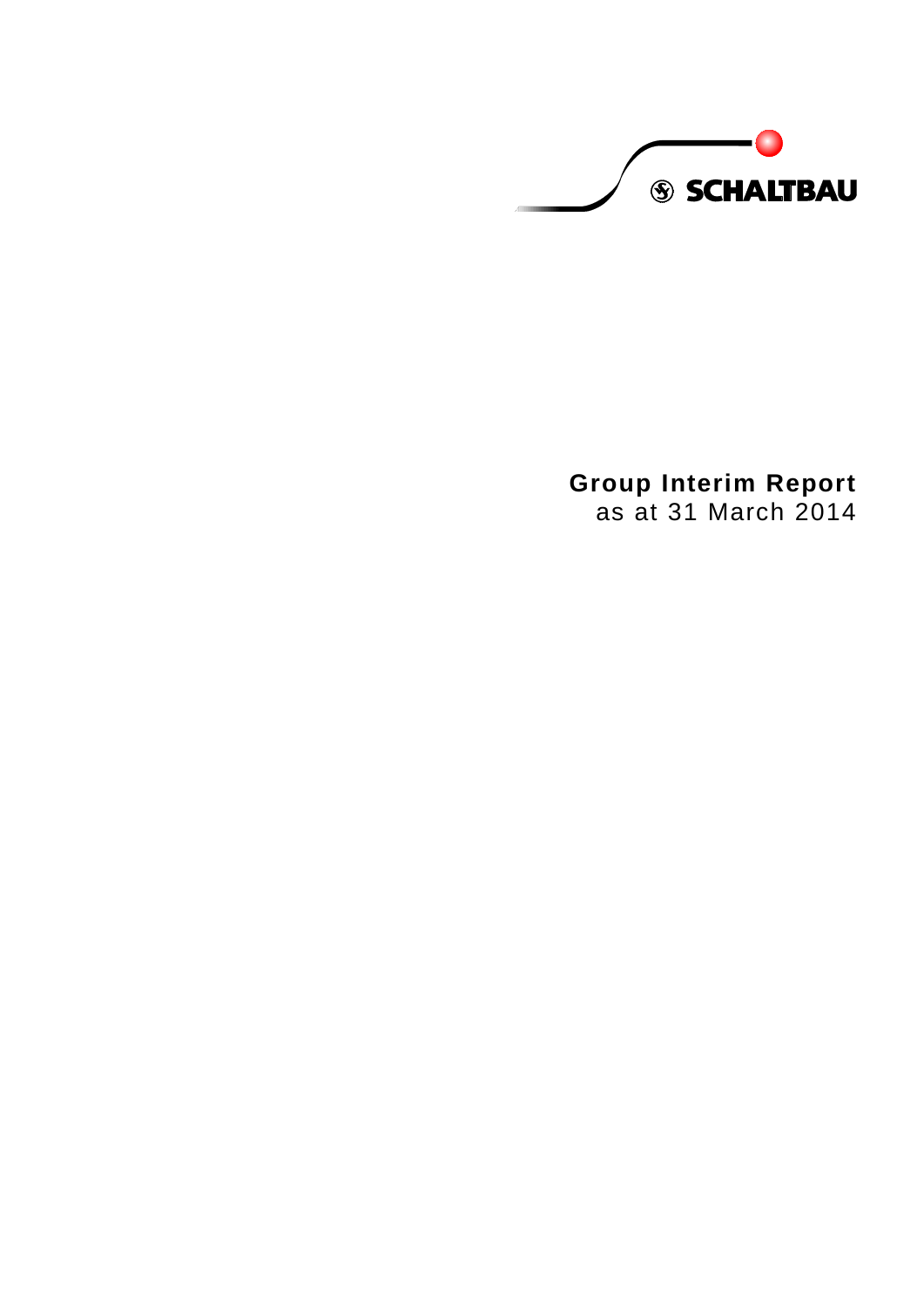# **Schaltbau Group Key Financial Figures for the period ended 31 March**

| <b>Group key financial figures</b>                       |               | 31 March | 31 December | 31 March | 31 December |
|----------------------------------------------------------|---------------|----------|-------------|----------|-------------|
|                                                          |               | 2014     | 2013        | 2014     | 2013        |
|                                                          |               |          |             |          |             |
| <b>Order situation</b>                                   |               |          |             |          |             |
| Order-intake                                             | $\epsilon$ m. | 112.2    | 390.7       | 107.8    | 372.3       |
| Order-book                                               | $\notin$ m.   | 248.4    | 228.1       | 241.8    | 229.8       |
|                                                          |               |          |             |          |             |
| Income statement                                         |               |          |             |          |             |
| <b>Sales</b>                                             | $\notin$ m.   | 92.0     | 390.7       | 95.3     | 362.8       |
| Total output                                             | $\notin$ m.   | 95.0     | 389.9       | 95.6     | 367.9       |
| <b>EBITDA</b>                                            | $\notin$ m.   | 8.4      | 45.1        | 11.1     | 37.0        |
| Profit from operating activities (EBIT)                  | $\notin$ m.   | 6.2      | 36.0        | 9.0      | 29.5        |
| <b>EBIT</b> margin                                       | $\%$          | 6.8      | 9.2         | 9.5      | 8.1         |
| Group net profit for the period                          | $\notin$ m.   | 5.3      | 24.7        | 6.3      | 22.2        |
| Profit attr. to shareholders of the AG                   | $\notin$ m.   | 4.3      | 21.4        | 5.0      | 19.0        |
| Return on capital employed                               | $\%$          | 11.5     | 18.2        | 17.8     | 15.8        |
| <b>Balance sheet</b>                                     |               |          |             |          |             |
| <b>Fixed Assets</b>                                      | $\epsilon$ m. | 94.9     | 92.4        | 82.1     | 80.7        |
| Working capital                                          | $\epsilon$ m. | 121.5    | 105.9       | 120.2    | 105.6       |
| Capital employed                                         | $\notin$ m.   | 216.4    | 198.3       | 202.3    | 186.3       |
| Group equity <sup>1</sup>                                | $\notin$ m.   | 91.2     | 89.4        | 76.6     | 71.1        |
| Net bank liabilities                                     | € m.          | 50.9     | 41.7        | 49.0     | 45.0        |
| Balance sheet total <sup>1</sup>                         | € m.          | 289.7    | 267.4       | 269.4    | 258.2       |
|                                                          |               |          |             |          |             |
| Personnel                                                |               |          |             |          |             |
| Employees at end of reporting period                     | Number        | 2,048    | 2,044       | 1,993    | 1,972       |
| Personnel expense                                        | $\notin$ m.   | 31.5     | 119.4       | 29.4     | 112.1       |
| Personnel expense <sup>2</sup> per employee <sup>3</sup> | € 000         | 67.7     | 64.9        | 65.1     | 64.3        |
| Total output <sup>2</sup> per employee <sup>3</sup>      | $\in$ 000     | 204.5    | 212.0       | 211.3    | 211.1       |
| Earnings per share <sup>4</sup>                          |               |          |             |          |             |
| Earnings per share (undiluted)                           | €             | 0.70     | 3.48        | 0.81     | 3.09        |
| Earnings per share (diluted)                             | $\in$         | 0.70     | 3.48        | 0.81     | 3.09        |

 $1$  The previous year's figures were adjusted as a result of the changed accounting treatment required to be applied

retrospectively for pension provisions.<br><sup>2</sup> Based on figures to date extrapolated to twelve months

 $^3$  Weighted average for period including trainees, executive directors and members of Management Board<br><sup>4</sup> Prior year period adjusted for share split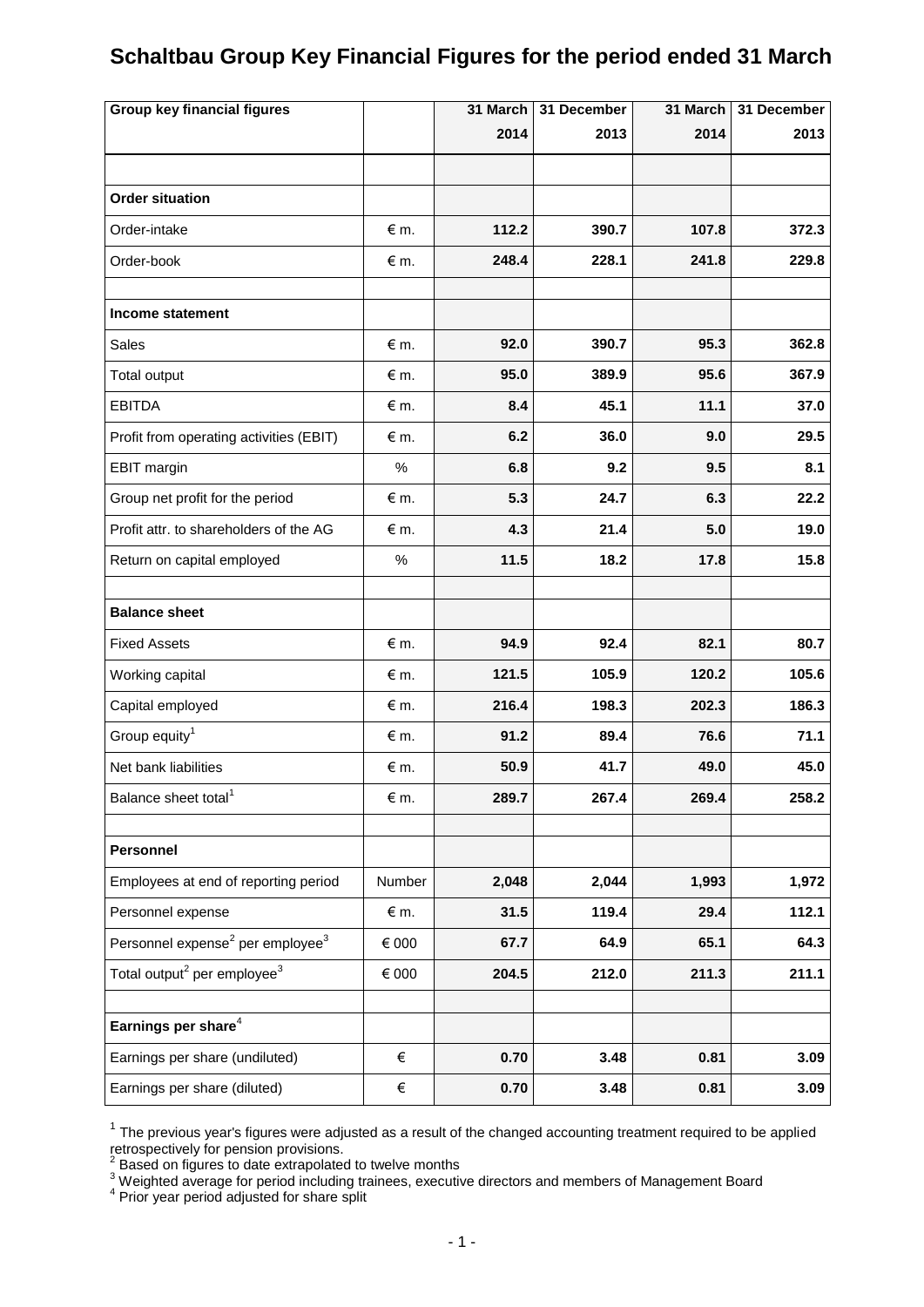# **Contents**

- **To the shareholders**
- **Group Interim Management Statement**
- **Report on economic position**
- General economic environment
- Sector-specific and regulatory environment
- Business and earnings position
- Overall assessment of financial condition
- Business and earnings position of the Schaltbau Group
- Business and earnings performance of the segments
- Financial and net assets position
- Events after the end of the reporting period
- **Report on outlook, opportunities and risks**
- **Condensed Interim Consolidated Financial Statements as at 31.03.2014**
- Consolidated Income Statement for the period from 1.1. to 31.03.2014
- Consolidated Cash Flow Statement
- Consolidated Balance Sheet
- Consolidated Statement of Changes in Equity
- Explanatory Notes and Segment Information
- **Disclaimer**
- **Responsibility statement**
- **Comment on unaudited status**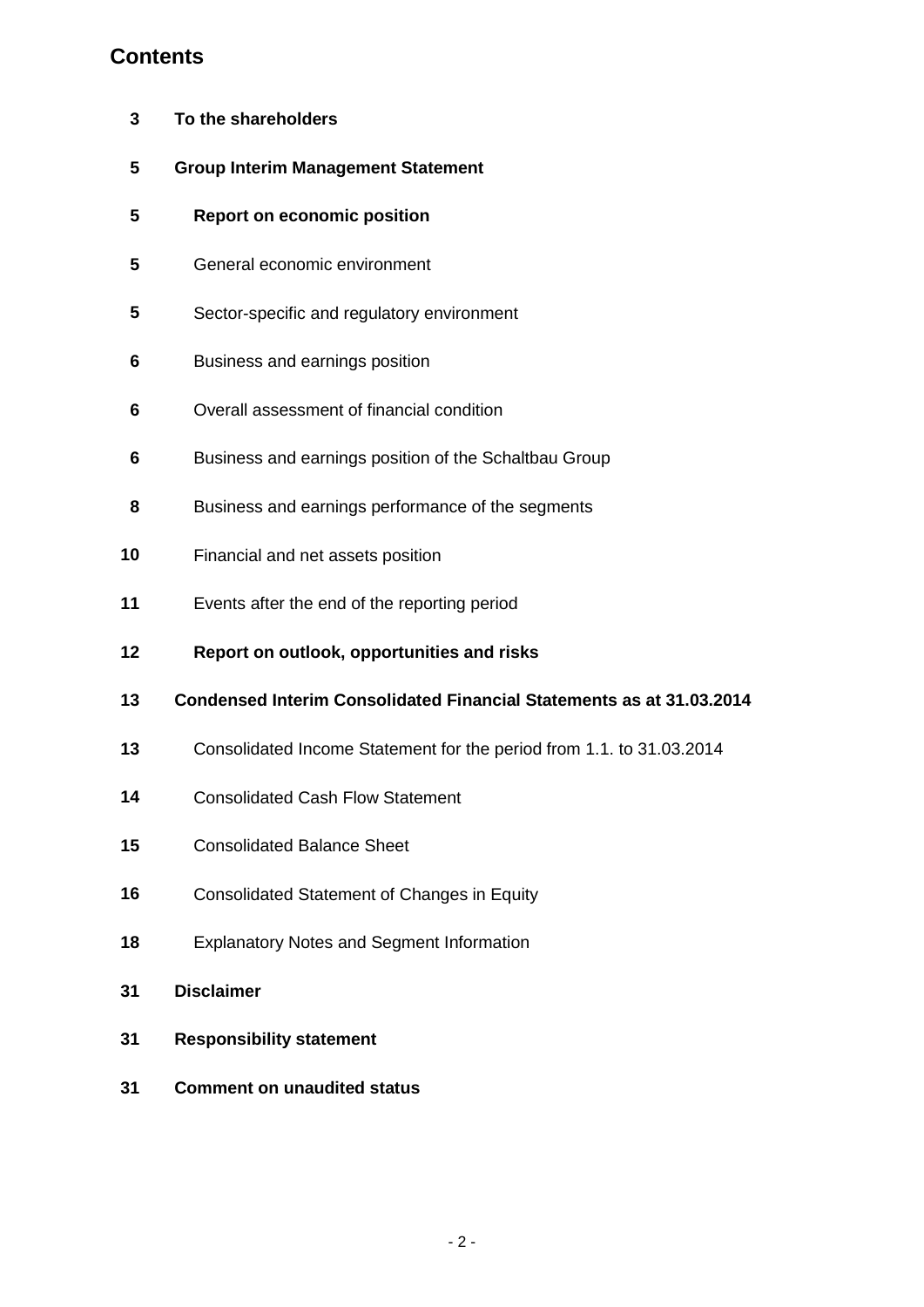# Dear ladies and gentlemen

After a record-breaking 2013, the Schaltbau Group made a comparatively modest start to the new fiscal year. In line with expectations, both sales ( $\epsilon$  92.0 million) and EBIT ( $\epsilon$  6.2 million) recorded in the first quarter 2014 were below the high figures reported one year earlier. The main reason was the postponement of certain projects until later in the year, which leaves us confident of being able to fully compensate in the following quarters. We reaffirm our target of organic growth at around 5 per cent for the full year and EBIT at last year's level.

However, putting in a solid performance in fiscal year 2014 is not the only issue. It is equally important to ensure that the Schaltbau Group's business model remains aligned with market requirements, in order to continue generating profitable growth in the future. In the rail sector, by far our most important customer segment, the shift towards greater internationalisation began more than a decade ago and the industry is set to undergo further fundamental changes in the years to come. Smaller suppliers are faced with a handful of railways systems manufacturers for rolling stock who are effectively driving the consolidation process. Regardless of how the tug of war for Alstom ends, the pressure on suppliers will continue to grow.

Moreover, the internationalisation of the industry has had a tremendous impact on the rail infrastructure sector, and it will clearly no longer be able to remain a national or even regional matter in the long run. Driven by political institutions, operating companies are calling for more international, cross-border solutions. A third aspect is the inexorable digitisation in both private and public life, which is not going to stop short of the railway industry. Digital signal technology, on-board communication and passenger-related data are going to become far more important factors in the future.

You do not need to be a prophet to foresee the consequences for transportation technology providers such as the Schaltbau Group. Competition is becoming tougher and requirements are continually on the rise, as modularly designed products become more common in an international context. At the same time, the focus is more and more on the availability of products and systems. Manufacturers are being increasingly pressed to provide guarantees for periods of up to 25 years in some cases, with the relevant penalty clauses to go with it. On the other hand, financially sound enterprises can benefit from attractive prospects of growth and the opportunity to become even more firmly anchored as system partners in order to meet customer needs.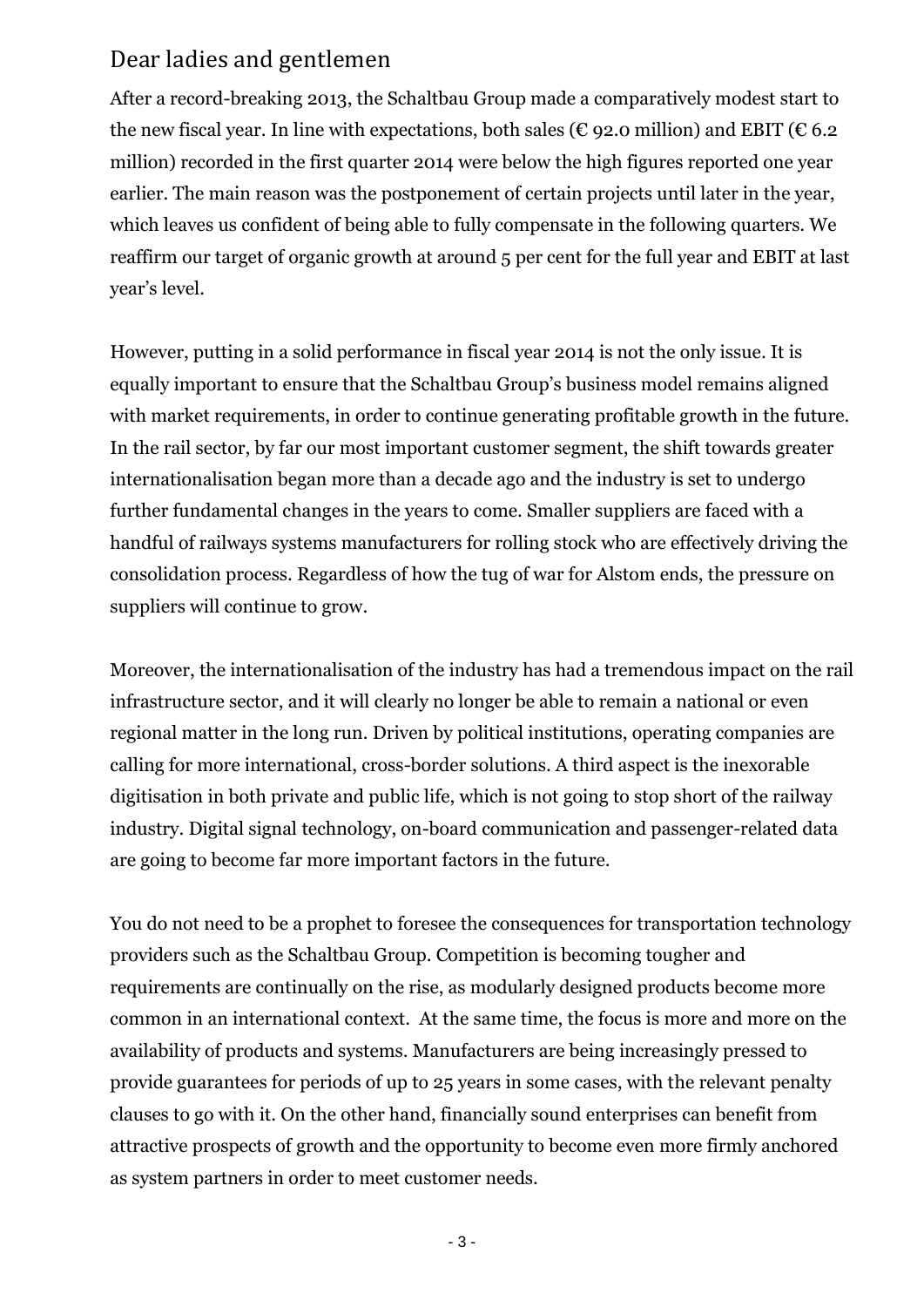We intend to make the most of exactly this opportunity. In doing so we will be relying on our well proven technology and investing in the expansion of our product range, even if this strategy can lead to lower earnings in the short term. Platform Screen Doors are a fine example. The highly encouraging major order gained in Sao Paulo, Brazil, which will only be recognised as sales at a later point, has great significance as a reference project for further highly promising calls for bids, but initially requires considerable upfront expenditure.

We are also gaining a foothold in other new and highly attractive market segments. By taking over the operations of Barcelona-based ALTE Transportation by ALTE Technologies we are advancing to become a leading manufacturer of toilet systems for railway vehicles. We also have a minority share in Albatros with its high-voltage inverters for railway vehicles as well as information and communication systems, which are becoming increasingly important for customer convenience on board trains. By the end of the year we intend to appreciably increase our stake in Albatros. We also have an option to acquire a majority share in this Spanish-based company within the next five years.

Moreover, we will continue to play an active role in the consolidation of the rail sector after these two transactions have been finalised. However, we will proceed with caution and prudence, always keeping our prospects for internal growth in mind. Despite the expected utilisation of both financial and human resources, the additionally acquired activities will not negatively impact Group profit for fiscal year 2014, based on our latest forecasts. Indeed, we expect them to contribute towards earnings in the years that follow. We will continue to blend growth with profitability going into the future and share the success of the Schaltbau Group with shareholders in an appropriate manner. We have amply demonstrated this intention by raising the annual dividend to  $\epsilon$  0.96 per share, which we will propose to the Annual General Meeting on 5 June 2014.

Best regards

 $1.72$ 

Dr Jürgen Cammann Spokesman of the Executive Board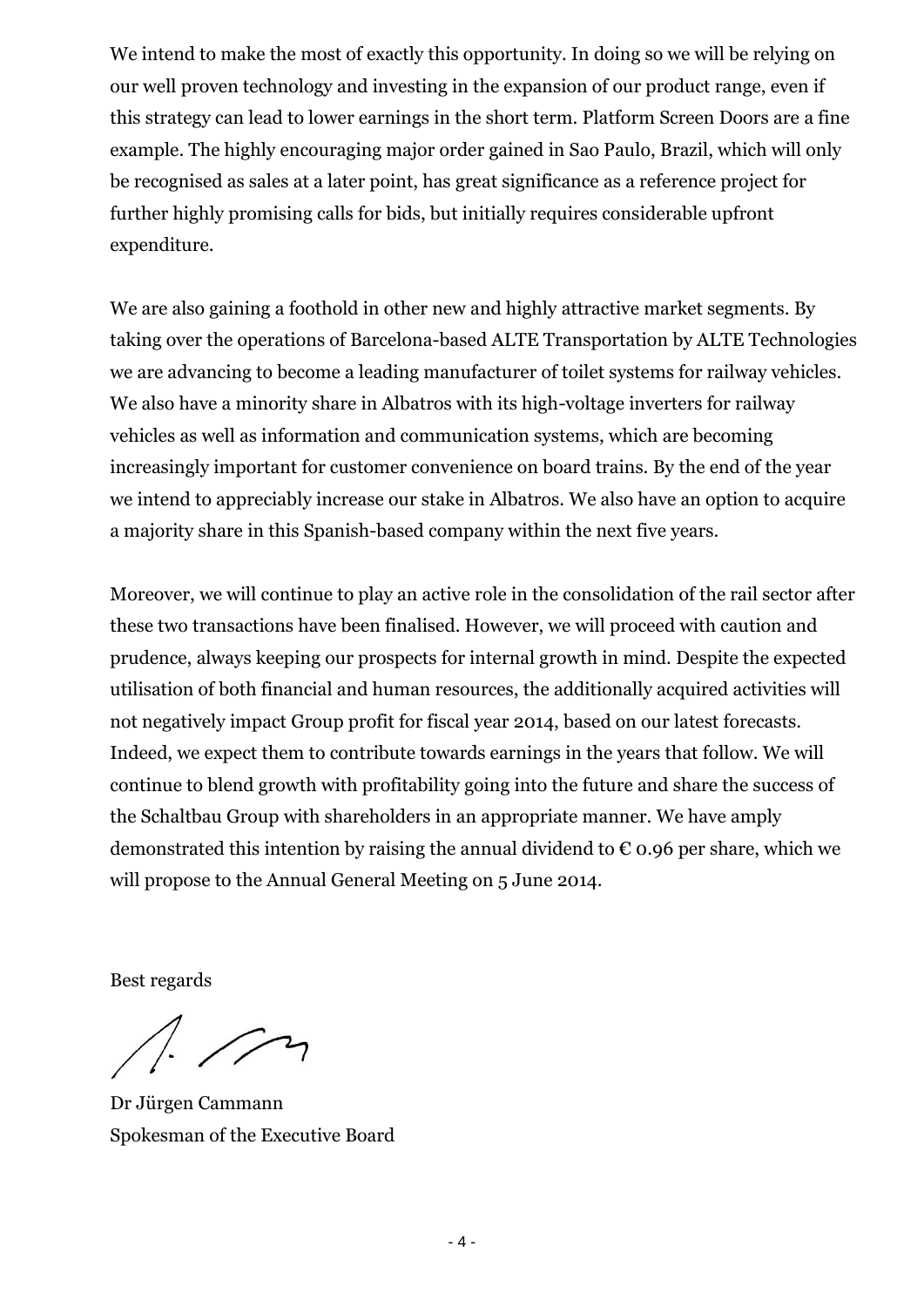# **Group Interim Management Statement**

# **Report on economic position**

# General economic environment

The world economy seems to have returned to the path of recovery in the first quarter 2014. The International Monetary Fund (IMF) predicts 3.6 per cent growth for the full year, predominantly driven by the USA and the emerging economies. Domestic demand in the eurozone has stabilised. However, **c**ontinued sluggish growth in this region, combined with an historically low inflation rate, is fuelling the fear of deflation. The situation is exacerbated by the risk of lower growth due to ongoing political conflicts, particularly the Ukraine crisis, by the stronger euro, and also by renewed financial difficulties in the emerging markets.

In view of the brisk order volumes and encouraging production figures recorded in the first three months of the year, it is likely that the German economy grew faster than in the final quarter of the previous year, partly helped by the impetus provided by the mild winter. Despite the Crimea crisis, the strong euro and the continued lack of vitality in the emerging economies, the industrial sector has remained optimistic so far. At the beginning of April the IMF predicted 1.7 per cent growth for the full year.

The Schaltbau Group generates the great majority of its sales in euros. Currency exchange effects are chiefly a result of fluctuations of the US dollar and the Chinese renminbi against the euro. The euro was strong against those two currencies during the first three months of 2014. The renminbi in particular lost value during the period. None of these factors, however, had a material impact on the Schaltbau Group's earnings.

# Sector-specific and regulatory environment

The Schaltbau Group's main **sales markets** and industrial sectors have remained largely unchanged compared to those described in the Group Management Report 2013.

In Germany, any hope that Deutsche Bahn (German railways) would place a greater number of orders for control and safety systems remained unfulfilled, resulting in a drop in order intake for Railway Signal Technology products within the Stationary Transportation Technology segment. Demand in the Chinese rail sector, which suffered to some extent in the previous year from an investment backlog, has meanwhile returned to a satisfactory level. Business with Russia was not affected by the current spate of political tension. However, the loss in value of the rouble in the wake of the Ukraine crisis necessitated moderate price concessions, as practically all invoices are denominated in euros. The impact on first-quarter earnings was negligible.

Demand in the bus and commercial vehicle sectors was moderately up on the previous year's weak first quarter. The principal reason for the upturn was the production of buses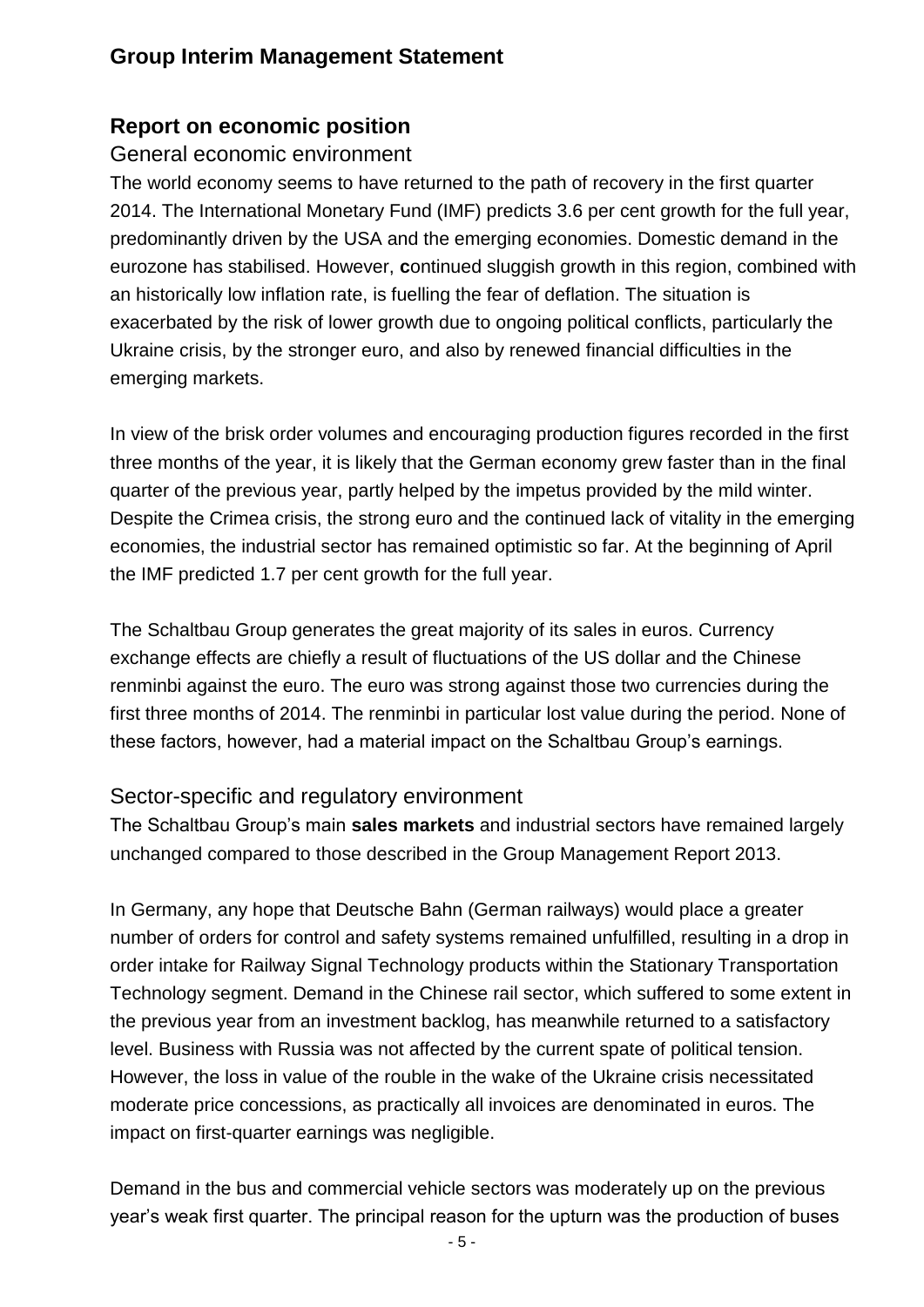that comply with the new Euro-6 standard. However, the growth was partly attributable to advance purchases, which are likely to balance out over the course of the year. Overall, demand from industrial customers grew at a steady rate. The European market for industrial trucks gathered a little pace, whereas developments in the photovoltaic and wind power markets remained lacklustre.

Prices continued to fall on **procurement markets**. The average price of copper (DEL notation) over the three-month period was 14.0 per cent lower than in the previous year. Aluminium prices fell by 14.3 per cent. Rolled steel and flame-cut steel parts were also cheaper on average. The prices of gold and silver dropped even more steeply. Schaltbau mainly utilises these precious metals to manufacture the contacts of switches and contactors. The average price of crude oil during the three-month period under report was 7.7 per cent down on last year.

## Business and earnings position

## **Overall assessment of financial condition**

Despite a modest sales and earnings performance – primarily attributable to project postponements by customers – developments in the first quarter basically confirmed Group expectations for the full year 2014. Continued success with Door Systems for Railway Vehicles based on BIDS technology, coupled with steady performance in the fields of Brake Systems and Components, give reason to hope that the gap compared to 2013 can be closed in the course of the year. This expectation is also underpinned by the growth in order intake.

Earnings were held down firstly by lower sales and secondly by upfront expenditure for projects in progress, which will only be translated into sales revenue at a later date. Most of the upfront expenditure was related to the ongoing project to equip railway stations with Platform Screen Doors in the city of Sao Paulo, Brazil. The encouraging level of incoming orders resulting from this reference project will only partly be recognised as sales during the current year. By contrast, low purchase prices for various metals made a positive contribution to earnings. Overall, operating profit (EBIT) was € 6.2 million down on the previous year, in line with expectations.

| Key performance figures for the Schaltbau Group |                  |                  |          |  |  |  |
|-------------------------------------------------|------------------|------------------|----------|--|--|--|
| In $\notin$ m.                                  | 1st quarter 2014 | 1st quarter 2013 |          |  |  |  |
| Order intake                                    | 112.2            | 107.8            | 4.1%     |  |  |  |
| <b>Sales</b>                                    | 92.0             | 95.3             | $-3.5%$  |  |  |  |
| <b>EBIT</b>                                     | 6.2              | 9.0              | $-31.0%$ |  |  |  |

## **Business and earnings position of the Schaltbau Group**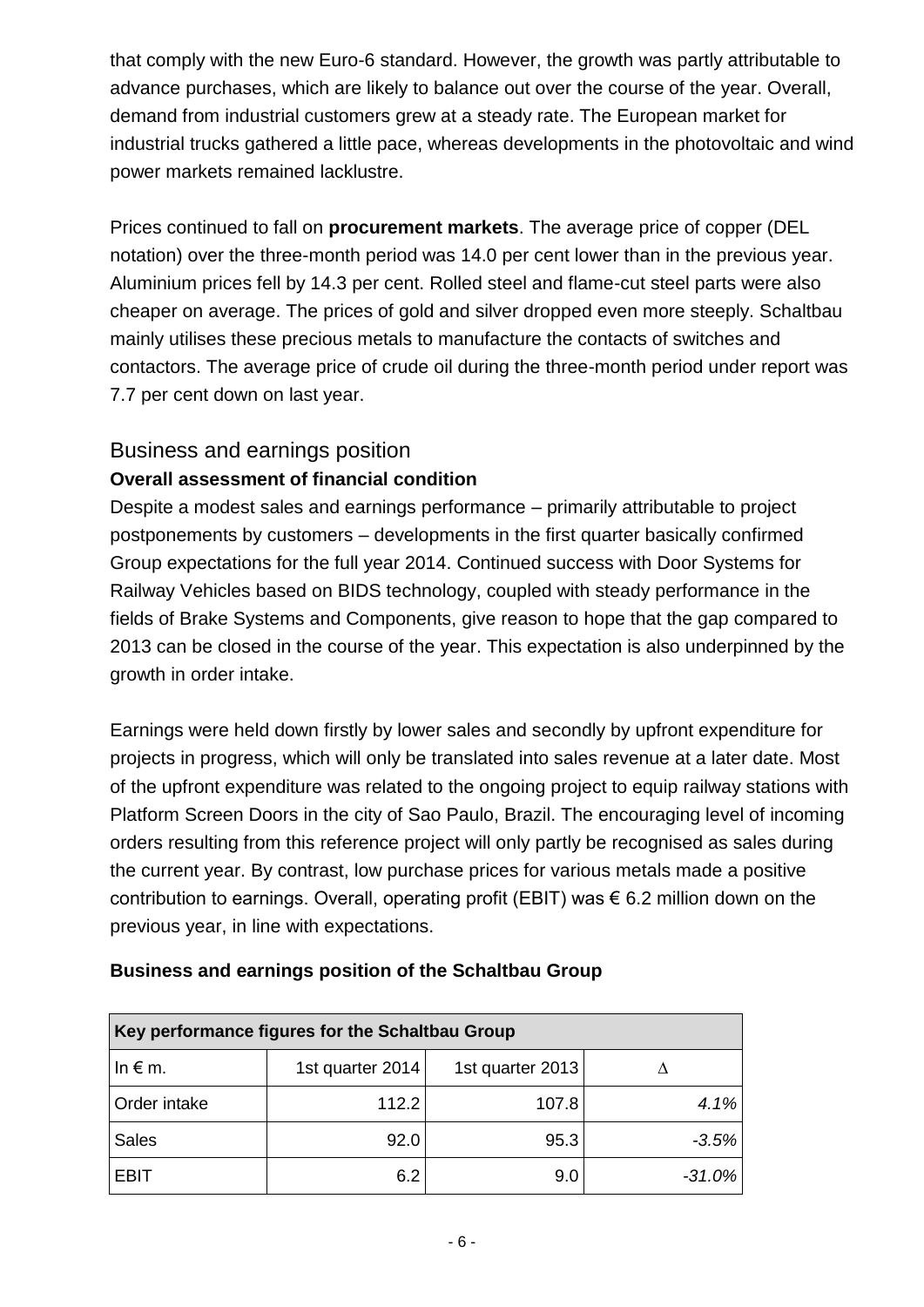## *Order intake and order book*

The Schaltbau Group exceeded expectations with  $\epsilon$  112.2 million order intake, which was 4.1 per cent up on the previous year's already high first-quarter total of € 107.8 million. The large-scale order for Platform Screen Doors in the Stationary Transportation Technology segment was largely responsible for the growth and more than compensated for the reduced order volume in the field of signal technology. The Mobile Transportation Technology segment again moderately exceeded the high level seen in the first three months of 2013, whereas the Components segment recorded a slight drop, mainly due to the sluggish start in the USA.

As a result of the high order-intake level and the flat sales performance, the Schaltbau Group's order book grew by 8.9 per cent to  $\epsilon$  248.4 million (31 December 2013:  $\epsilon$  228.1 million).

## *Sales*

At € 92 million, first-quarter sales of the Schaltbau Group were 3.5 per cent down on the previous year's total of € 95.3 million. Lower sales figures in the Stationary Transportation Technology and Components segments primarily reflect the project postponements referred to above. In a contrasting trend, the Mobile Transportation Technology segment recorded improved figures on the back of continuing high demand for Door Systems for Railway Vehicles.

59.0 per cent of sales were achieved on foreign markets (2013: 58.3 per cent). Sales climbed exceptionally in several EU states, including Poland, Spain and Portugal, while figures for the rest of Europe, North America and Asia were below those recorded one year earlier.

## *Group earnings performance*

In line with expectations, at  $\epsilon$  6.2 million, profit before financial result and taxes (EBIT) recorded by the Schaltbau Group was well below the previous vear's figure of  $\epsilon$  9.0 million. The EBIT margin dropped accordingly from 9.5 to 6.8 per cent.

Compared with the previous year, the negative impact of lower sales figures and particularly the upfront expenditure required for the Platform Screen Doors project in Sao Paulo combined to negate the advantage of cheaper raw materials. Moreover, personnel expenditure rose by 6.9 per cent to  $\epsilon$  31.5 million, mainly due to the increased size of the Group's workforce. More employees were required than in 2013, particularly for the development and sales teams of the two transportation technology segments and for the production department of the Components segment. Tariff-related pay rises also held down earnings.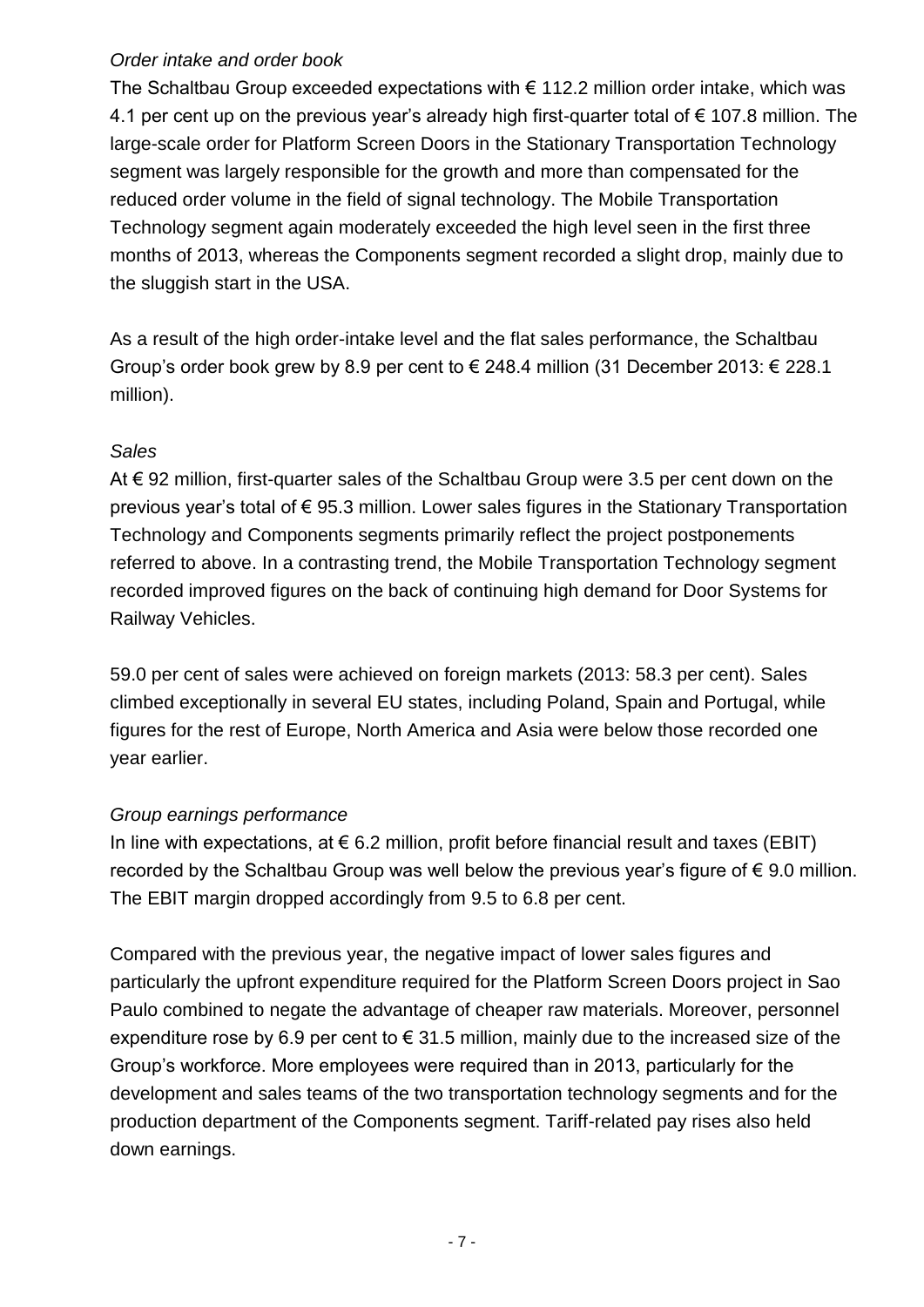Group net profit for the period fell by only  $\epsilon$  1.0 million to  $\epsilon$  5.3 million, mainly thanks to the improved result from investments brought about by the Group's increased shareholding in RAWAG in Poland.

The profit attributable to shareholders of Schaltbau Holding AG in the first quarter 2014 totalled € 4.3 million (2013: € 5.0 million). On this basis, earnings per share for the quarter under report amounted to  $\epsilon$  0.70, compared with  $\epsilon$  0.81 for the same period one year earlier.

## **Business and earnings performance of the segments**

| Key performance figures for the Mobile Transportation Technology segment |                  |                  |      |  |  |  |
|--------------------------------------------------------------------------|------------------|------------------|------|--|--|--|
| In $\epsilon$ m.                                                         | 1st quarter 2014 | 1st quarter 2013 |      |  |  |  |
| Order intake                                                             | 38.6             | 37.5             | 2.9% |  |  |  |
| <b>Sales</b>                                                             | 37.6             | 35.6             | 5.6% |  |  |  |
| <b>EBIT</b>                                                              | 3.1              | 3.1              | 0%   |  |  |  |

*The Mobile Transportation Technology segment*

The Mobile Transportation Technology segment (Bode Group) continued the growth trend seen in the previous year. Order intake rose to  $\epsilon$  38.6 million, surpassing the high firstquarter figure recorded in 2013 by 2.9 per cent. The lion's share, around 54 per cent, was again attributable to the Door Systems for Railway Vehicles product group. In collaboration with RAWAG, in March Bode was awarded a major order for door systems for regional trains in the Moscow area. Nevertheless, the Door Systems for Railway Vehicles product group did not quite match the order volume recorded one year earlier, which had been positively influenced by exceptional factors. However, the difference was more than compensated by an increase in orders for Door Systems for Buses and Coaches relating to the new Euro-6 standard, which is now valid. Furthermore, Bode obtained its first small order from China.

All of the product groups contributed towards the 5.6 per cent increase in segment sales, which totalled € 37.6 million (2013: € 35.6 million). At € 3.1 million, EBIT was identical to the previous year.

| Key performance figures for the Stationary Transportation Technology<br>segment |                  |                  |          |  |  |  |
|---------------------------------------------------------------------------------|------------------|------------------|----------|--|--|--|
| In $\notin$ m.                                                                  | 1st quarter 2014 | 1st quarter 2013 |          |  |  |  |
| Order intake                                                                    | 42.3             | 38.3             | 10.4%    |  |  |  |
| <b>Sales</b>                                                                    | 27.2             | 30.8             | $-11.7%$ |  |  |  |
| <b>EBIT</b>                                                                     | $-0.8$           | 0.7              |          |  |  |  |

### *The Stationary Transportation Technology segment*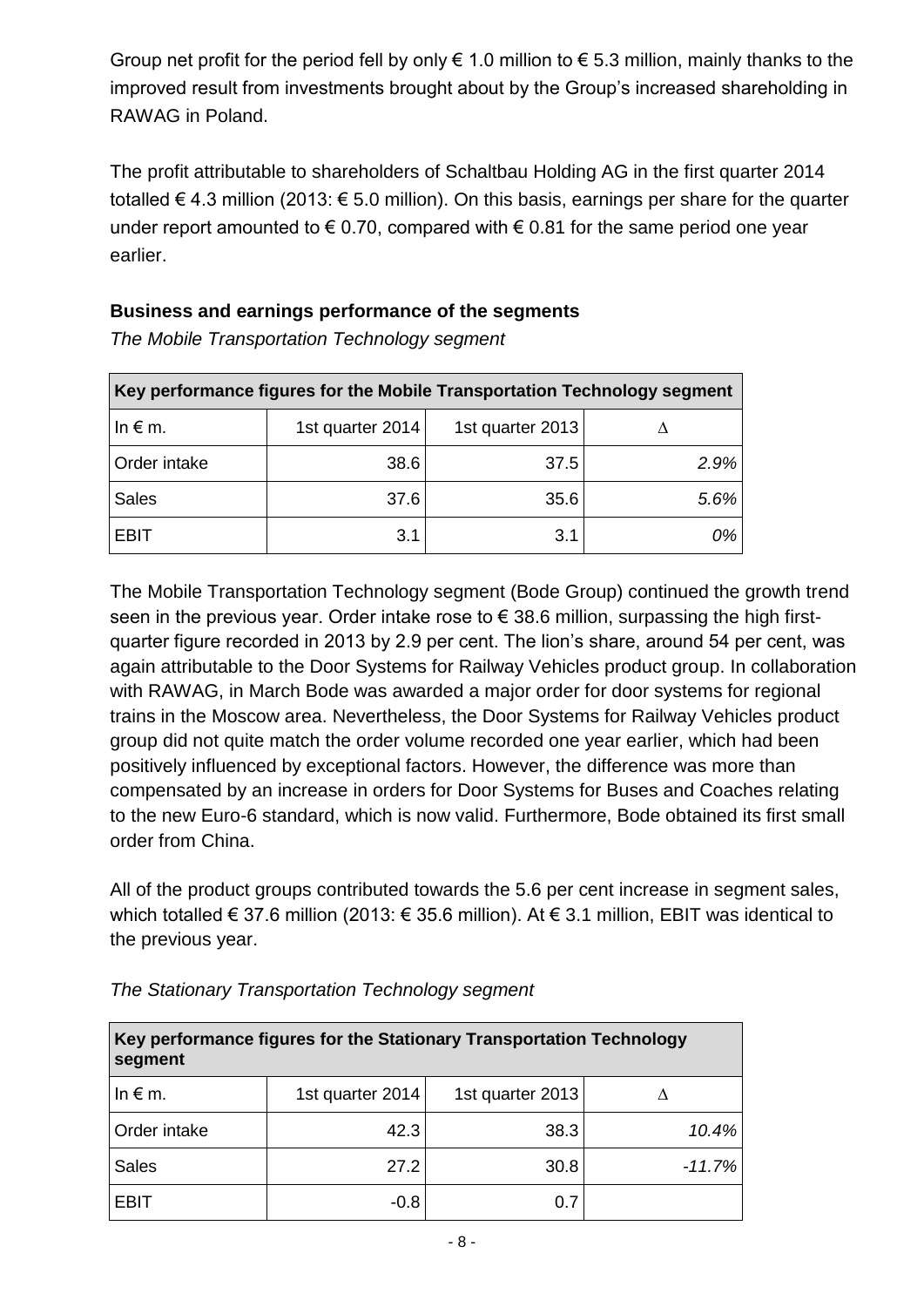The Stationary Transportation Technology segment recorded an encouraging level of orders during the quarter under report, whereas both sales and earnings were lower than one year earlier.

At € 42.3 million, order intake was 10.4 per cent up on the previous year, mostly attributable to the first major order for Platform Screen Doors for several railway stations in Sao Paulo. The Railway Signal Technology product group remained well below expectations, as Deutsche Bahn failed to initiate any large-scale projects to modernise its safety and signal technology systems. In addition, business with Rail Point Heating Systems suffered due to the mild winter. Order intake growth in the Rail Infrastructure business field contrasted with the lower volume registered in the Brake Systems business field.

Segment sales were 11.7 per cent down on the previous year, particularly due to the disappointing performance of the Railway Signal Technology product group in the Rail Infrastructure business field. In the Brake Systems business field, however, sales figures improved slightly.

Negative segment EBIT of € 0.8 million (2013: positive EBIT of € 0.7 million) came about primarily as a result of the drop in Railway Signal Technology sales, combined with upfront expenditure for the PSD project. The first-quarter EBIT margin was negative at 3.0 per cent (2013: positive 2.2 per cent).

| Key performance figures for the Components segment |                  |                  |          |  |  |  |
|----------------------------------------------------|------------------|------------------|----------|--|--|--|
| In $\epsilon$ m.                                   | 1st quarter 2014 | 1st quarter 2013 |          |  |  |  |
| Order intake                                       | 31.2             | 32.0             | $-2.5%$  |  |  |  |
| <b>Sales</b>                                       | 27.2             | 28.9             | $-5.9%$  |  |  |  |
| <b>EBIT</b>                                        | 5.4              | 6.4              | $-15.6%$ |  |  |  |

## *The Components segment*

The 2.5 per cent reduction in order intake to  $\epsilon$  31.2 million (2013:  $\epsilon$  32 million) in the Components segment primarily reflects the sluggish start to business in the United States, where a large-scale project was delayed, which related to the supply of contactors and snap-action switches for new commuter trains in Washington DC. Furthermore, demand in the photovoltaics sector slowed, on account of the trend towards larger types of system.

In China, business returned to a satisfactory level, despite the fact that the investment backlog from the previous year is only diminishing slowly. Order levels in Russia developed at a steady rate and were not affected by the current political conflict.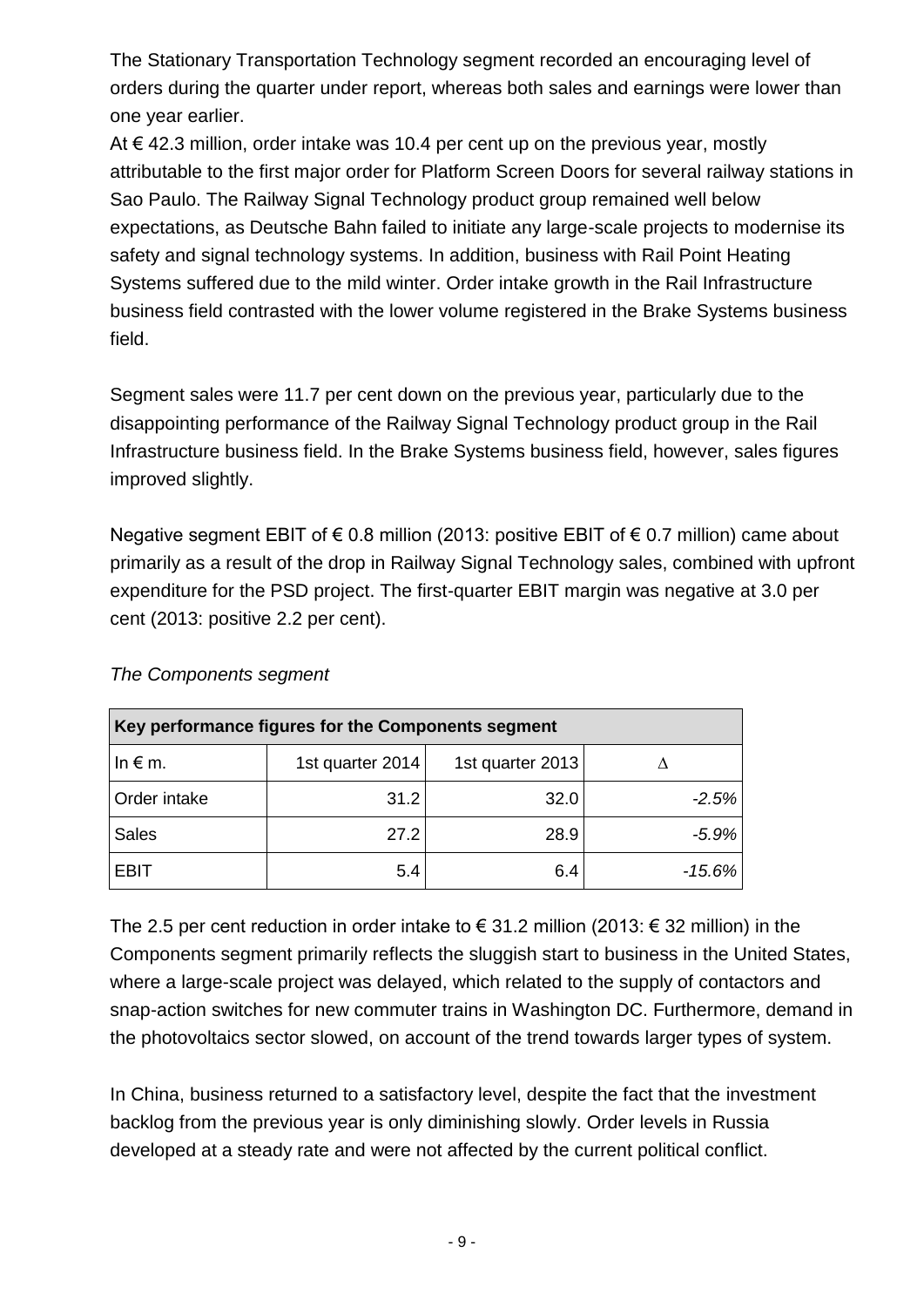First-quarter segment sales totalled  $\epsilon$  27.2 million, 5.9 per cent down on the previous year. Sharp increases recorded in Russia in conjunction with series deliveries to Russian railways helped to compensate for lower business volumes in the USA and China. Price concessions made on account of the strong euro did not make a great deal of difference overall.

At the three-month stage, segment EBIT stood at  $\epsilon$  5.4 million, 15.6 per cent down on the previous year ( $\epsilon$  6.4 million). At 20.0 per cent (2013: 22.1 per cent), the EBIT margin was at a similarly high level to one year earlier.

## **Financial and net assets position**

## *Analysis of capital structure*

At € 110.9 million, non-current liabilities were higher than at 31 December 2013 (€ 93.5 million). The main reason was the increase in amounts drawn down from the credit line in preparation for the ALTE and Albatros transactions. Liquidity rose correspondingly and was partly used to finalise the transactions in the second quarter.

Current liabilities rose moderately by  $\epsilon$  3.2 million to  $\epsilon$  87.6 million. Other liabilities, mainly relating to income and sales tax, were above the levels recorded at the end of 2013, due to timing factors around the balance sheet date.

Net liabilities to banks (current and non-current bank liabilities less cash and cash equivalents) stood at € 50.9 million at 31 March 2014 (31 December 2013: € 41.7 million). The debt ratio (at the level of annualised EBITDA) at the end of the reporting period stood at 1.5, compared with 0.9 at 31 December 2013.

The Group had access to total financing facilities amounting to  $\epsilon$  140.3 million at 31 March 2014 (31 December 2013: € 125.8 million), of which € 57.5 million (31 December 2013: € 41.9 million) has been made available as loans. Current account credit lines amounted to € 82.8 million (31 December 2013: € 68.9 million), of which € 75.0 million is available until December 2017. At 31 March 2014, € 39.4 million (31 December 2013:  $€ 22.0$  million) of the current account credit lines (including guarantee lines) were being utilised.

Equity went up slightly to €91.2 million (31 December 2013: €89.4 million), giving an equity ratio of 31.5 per cent (31 December 2013: 33.4 per cent).

## *Analysis of liquidity*

The negative first-quarter cash flow from operating activities increased from  $\epsilon$  0.2 million to € 4.4 million, with the lower EBIT and increased current assets the main reasons for the deterioration.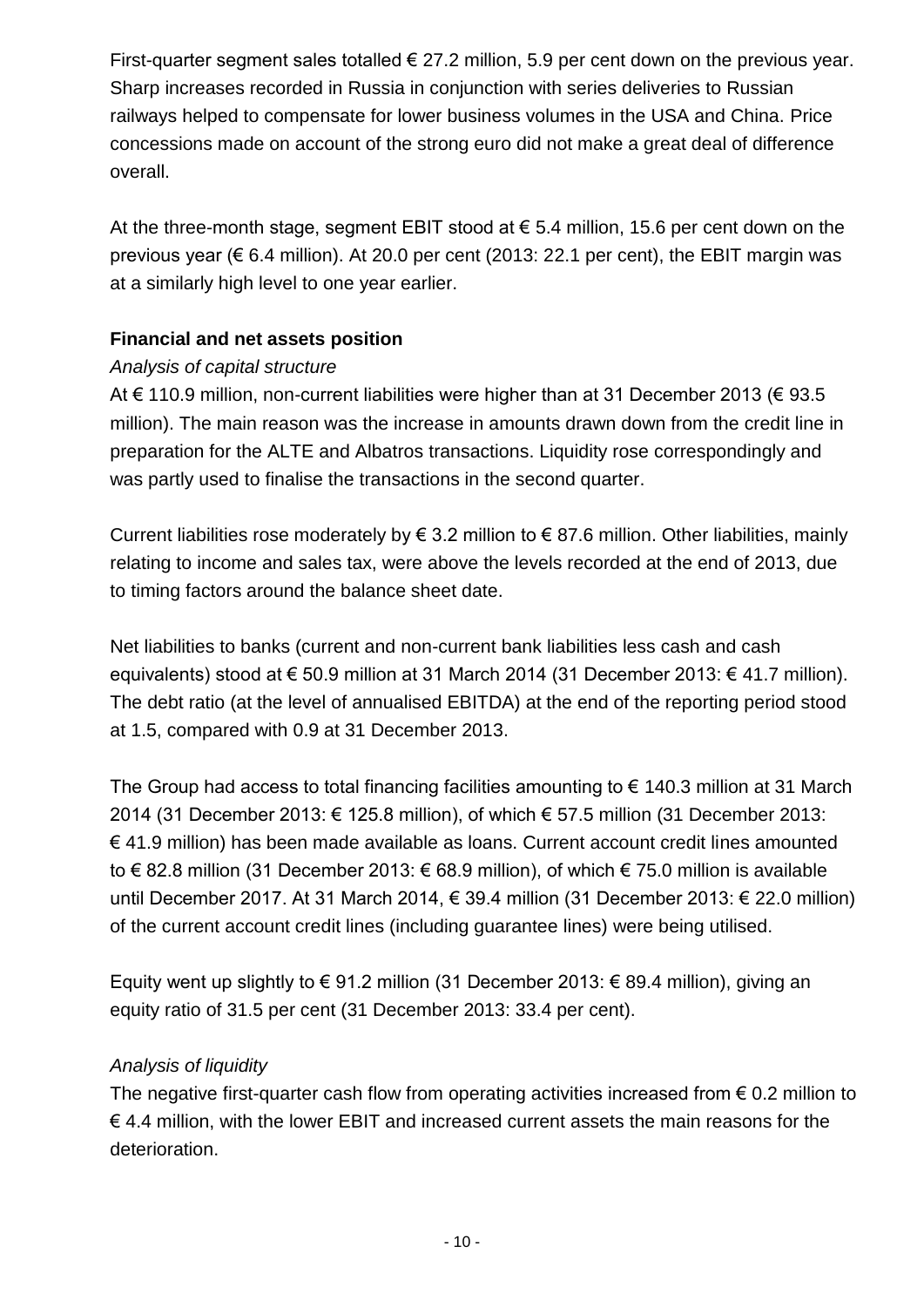The cash outflow for investing activities totalling  $\epsilon$  3.5 million (2013:  $\epsilon$  3.0 million) mainly reflects higher expenditure for property, plant and equipment.

The cash inflow from financing activities increased to  $\epsilon$  15.6 million (2013:  $\epsilon$  0.9 million), mainly in connection with preparations for the ALTE and Albatros transactions.

Overall, cash and cash equivalents rose by  $\epsilon$  7.5 million to  $\epsilon$  20.7 million during the period under report.

## *Net assets*

Non-current assets amounted to € 108.1 million at 31 March 2014 (31 December 2013:  $\epsilon$  105.4 million), partly due to the higher carrying amount of the entities accounted for at equity, but also to investments in production sites currently under construction.

Current assets rose by 12.1 per cent to  $\epsilon$  181.6 million (31 December 2013:  $\epsilon$  162.0 million), attributable firstly to the rise in trade receivables and inventories and secondly to the parking of liquidity needed to acquire the ALTE operations from Albatros and the purchase of shares in Albatros in April of the current fiscal year.

Working capital increased to € 121.5 million, compared with € 105.9 million at 31 December 2013.

# Events after the end of the reporting period

On 21 April Schaltbau Holding AG acquired a 5.6 per cent stake in Albatros S.L., Madrid. Moreover, purchase options for further shares in the company have been agreed upon, enabling Schaltbau to gain a majority holding in the Spanish manufacturer of railway technology within the next five years. Schaltbau intends to purchase a 40 per cent share during 2014.

At the same time, in conjunction with an asset deal, via ALTE Technologies S.L.U., Schaltbau Holding AG acquired the operations of ALTE Transportation S.L., Barcelona, a subsidiary of Albatros S.L. In 2013, the company generated sales in the region of  $\epsilon$  20 million. The activities of ALTE will be assigned to the Mobile Transportation Technology segment.

These takeovers will enable the Schaltbau Group to broaden its range of products and strengthen its presence, both on the Spanish market and in North and South America.

No further events or developments of special significance have taken place subsequent to 31 March 2014.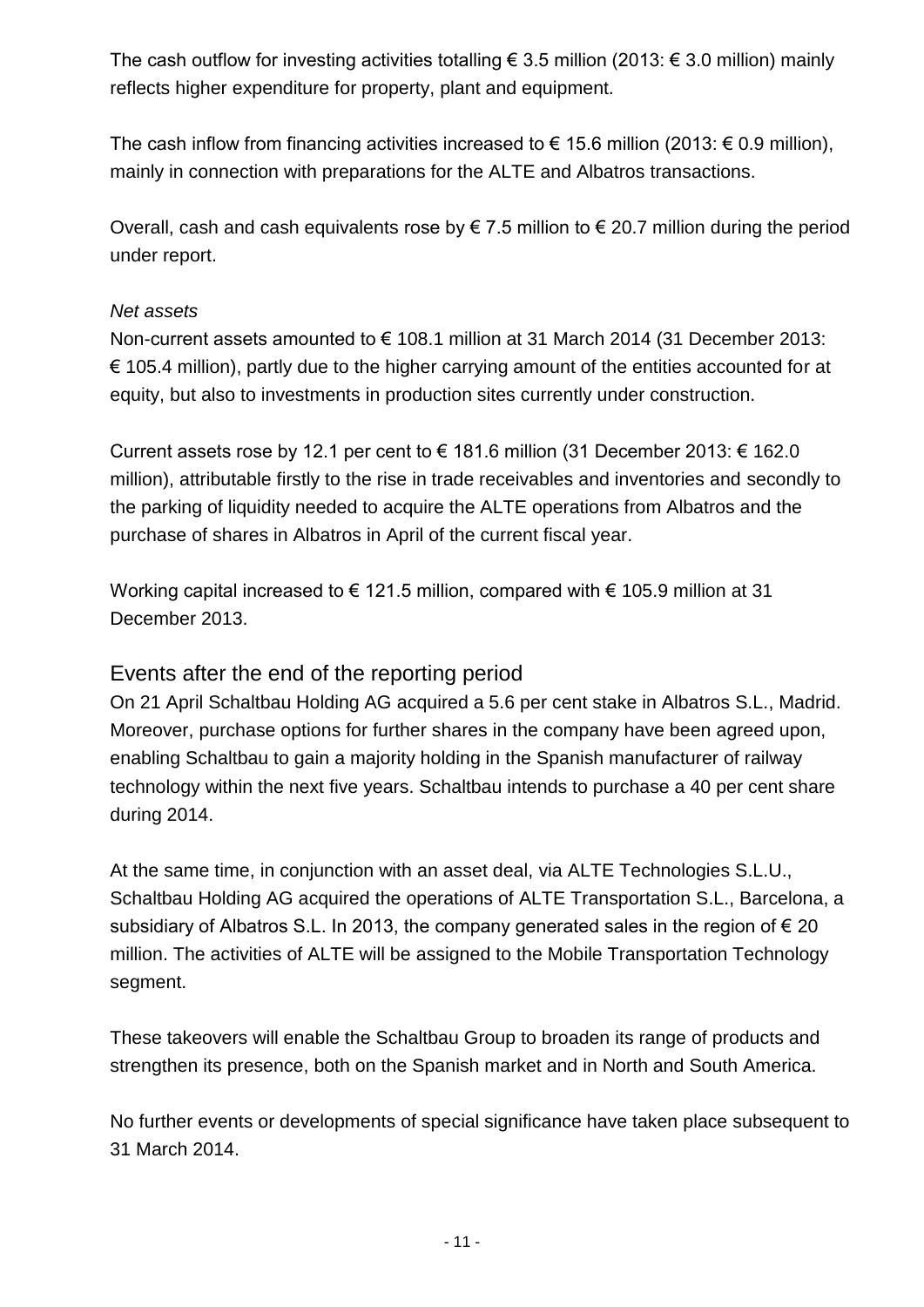# **Report on outlook, opportunities and risks**

Generally, macroeconomic conditions have developed in line with predictions made in the outlook report, which is contained in the Group Management Report 2013 (see Annual Report pages 43 to 46). However, the Ukraine crisis has meanwhile become an additional risk factor that could not have been foreseen several months ago. An economic embargo of Russia by western countries would have consequences for all companies doing business there and could have a significantly negative impact on growth in Europe overall.

The market environment is currently seen as being "cautiously positive". That said, there are no immediate signs that Deutsche Bahn will increase its readiness to invest in safety and railway signal equipment in the course of the year.

Three months into the year, the Schaltbau Group reaffirms its forecast for the full year made in the outlook report 2013 and intends to continue growing organically by some five per cent, with EBIT coming in at around  $\epsilon$  36.0 million.

Due to integration costs and other expenditure, the takeover of the ALTE operations and the acquisition of a minority holding in Albatros are unlikely to have a tangible impact on Group earnings in 2014. Compared with previous forecasts, however, the Schaltbau Group's total sales should rise by approximately  $\epsilon$  15 million to around  $\epsilon$  425 million as a result of the first-time consolidation of ALTE activities. Order intake, which until now was expected to grow in the upper single-digit range, is also likely to be positively influenced by the takeover.

The Schaltbau Group's risk and opportunity situation has not fundamentally changed compared to that presented in the Group Management Report 2013. The risk and opportunity report is included in the Annual Report on pages 35 to 42. No risks have been identified that are capable of jeopardising the going-concern status of the Schaltbau Group.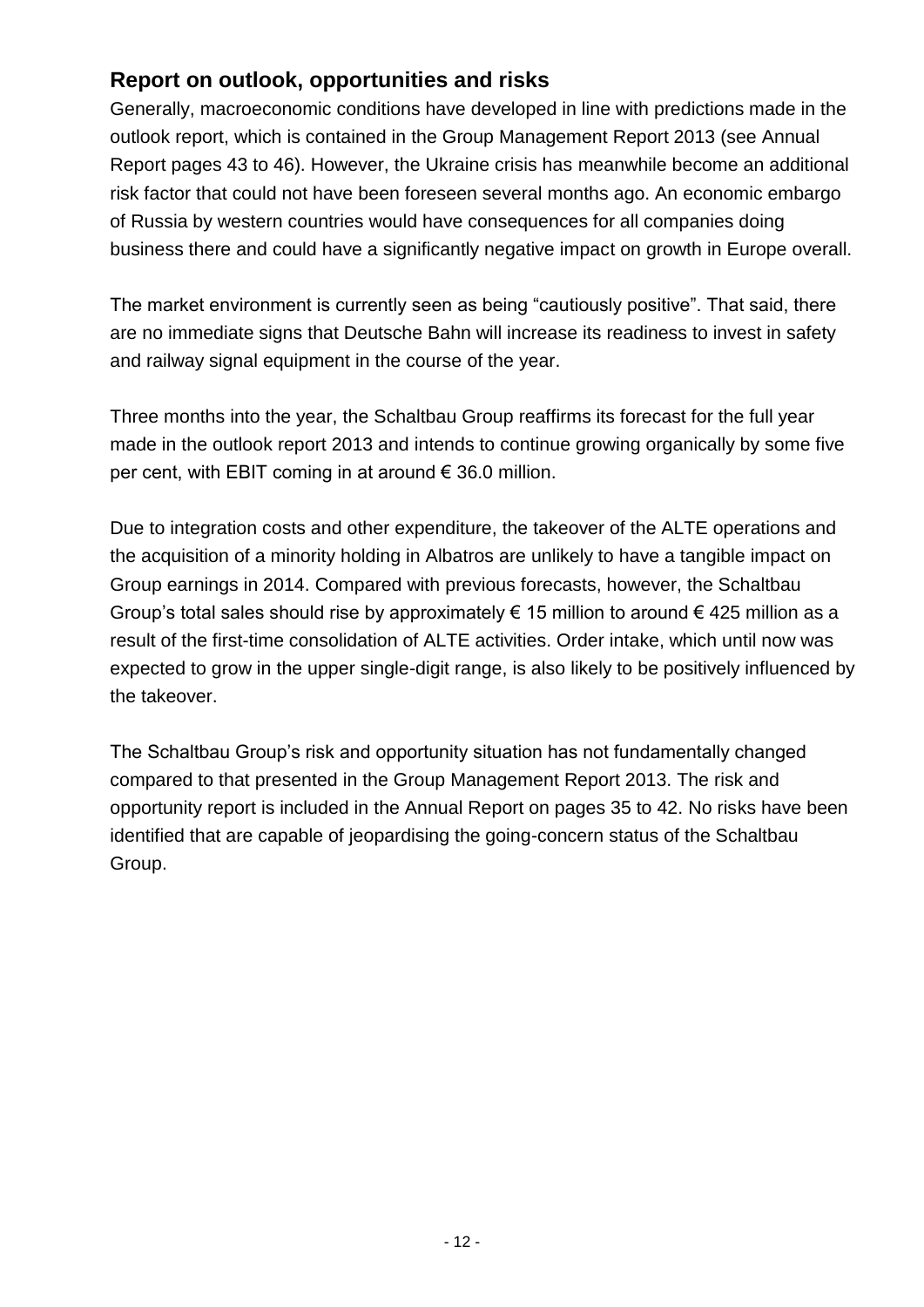# **Condensed Interim Consolidated Financial Statements as at 31.03.2014**

| €000                                                         | 1.1.-31.03.2014 | 1.1.-31.03.2013 |
|--------------------------------------------------------------|-----------------|-----------------|
| Sales<br>1.                                                  | 92,003          | 95,306          |
| Change in inventories of finished and work in progress<br>2. | 2,195           | $-10$           |
| Own work capitalised<br>3.                                   | 836             | 305             |
| <b>Total output</b><br>4.                                    | 95,034          | 95,601          |
| Other operating income<br>5.                                 | 1,094           | 788             |
| Cost of materials<br>6.                                      | 47,080          | 46,624          |
| Personnel expense<br>7.                                      | 31,463          | 29,434          |
| Amortisation and depreciation<br>8.                          | 2,199           | 2,129           |
| Other operating expenses<br>9.                               | 9,168           | 9,192           |
| 10. Profit from operating activities (EBIT)                  | 6,218           | 9,010           |
| a) Result from at-equity accounted investments               | 1,364           | 648             |
| b) Other results from investments                            | 325             | $-125$          |
| 11. Results from investments                                 | 1,689           | 523             |
| a) Interest income                                           | 18              | 28              |
| b) Interest expense                                          | 909             | 1,210           |
| 12. Finance result                                           | $-891$          | $-1,182$        |
| 13. Profit before tax                                        | 7,016           | 8,351           |
| 14. Income taxes                                             | 1,712           | 2,091           |
| 15. Group net profit for the period                          | 5,304           | 6,260           |
| Analysis of group net profit                                 |                 |                 |
| attributable to minority shareholders                        | 1,027           | 1,296           |
| attributable to the shareholders of Schaltbau Holding AG     | 4,277           | 4,964           |
| Group net profit for the period                              | 5,304           | 6,260           |
| Earnings per share - undiluted:                              | 0.70€           | 0.81€           |
| Earnings per share - diluted:                                | 0.70€           | 0.81€           |

#### **Consolidated Income Statement for the period from 1 January to 31 March 2014**

#### **Statement of Income and Expenses recognised in equity for the period from 1 Jan. to 31 March 2014**

| €000                                                     |               | 1.1.-31.03.2014 |          | 1.1.-31.03.2013 |        |             |
|----------------------------------------------------------|---------------|-----------------|----------|-----------------|--------|-------------|
|                                                          | <b>Before</b> | Tax             | After    | <b>Before</b>   | Tax    | After       |
|                                                          | tax           | effect          | tax      | tax             | effect | tax         |
| Group net profit for the period                          |               |                 | 5,304    |                 |        | 6,260       |
| Actuarial gains/losses relating to pensions              | $-1,800$      | 540             | $-1,260$ |                 |        | 0           |
| Acquisition of minority interests                        |               |                 | 0        |                 |        | $\mathbf 0$ |
| Unrealised gains/losses arising on currency translations |               |                 |          |                 |        |             |
| - from fully consolidated companies                      |               |                 | $-500$   |                 |        | 939         |
| - from at-equity accounted companies                     |               |                 | $-64$    |                 |        | $-15$       |
| Derivative financial instruments                         |               |                 |          |                 |        |             |
| - Change in unrealised gains / losses                    | $-223$        | 67              | $-156$   | $-178$          | 53     | $-125$      |
| - Realised gains / losses                                | 102           | $-31$           | 71       | 99              | -30    | 69          |
|                                                          | $-121$        | 36              | $-649$   | -79             | 23     | 868         |
| Other comprehensive income                               |               |                 | $-1,909$ |                 |        | 868         |
| Group comprehensive income                               |               |                 | 3,395    |                 |        | 7,128       |
| of which attributable to minority shareholders           |               |                 | 772      |                 |        | 1,682       |
| of which attributable to the shareholders of Schaltbau   |               |                 | 2,623    |                 |        | 5,446       |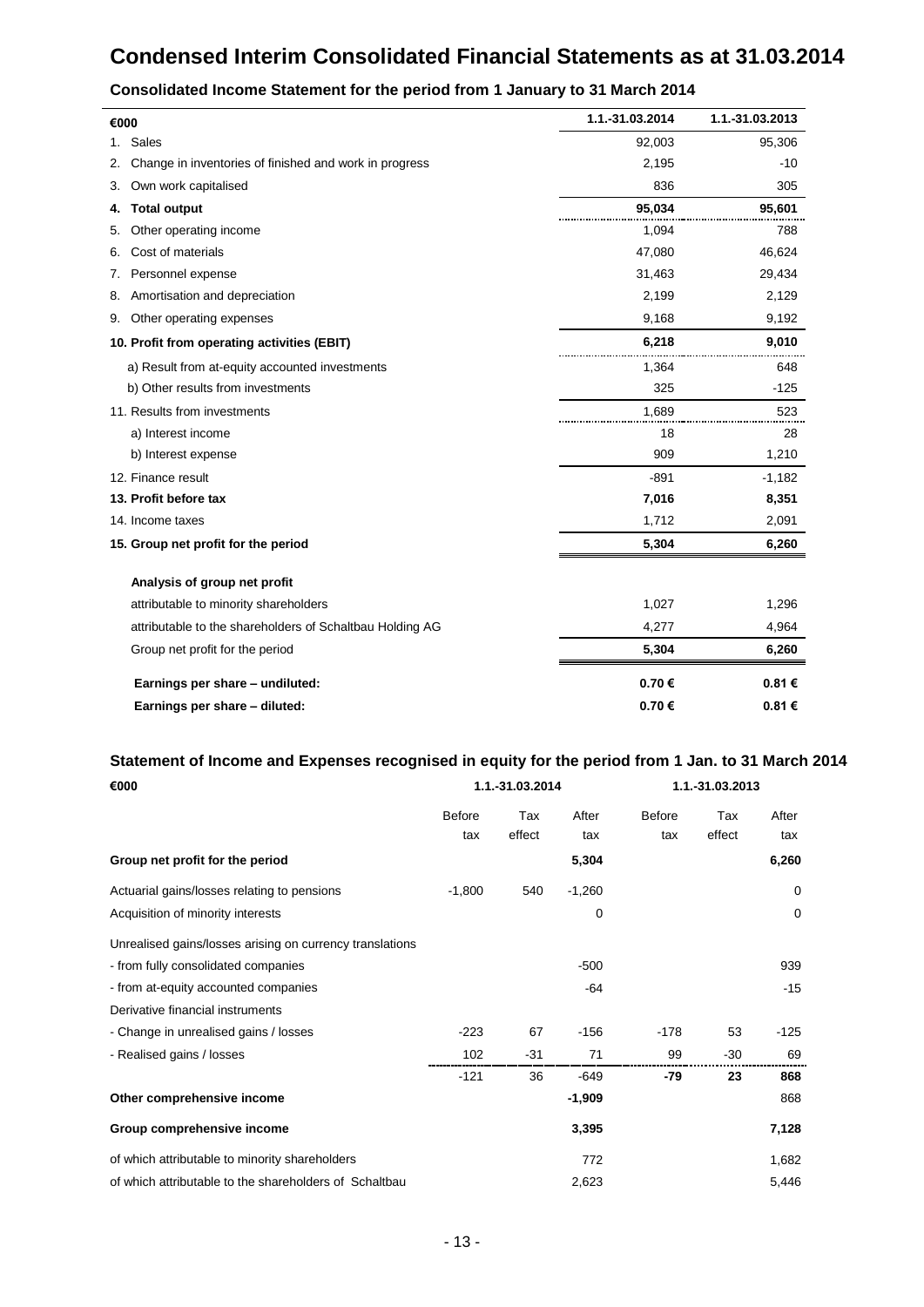## **Consolidated Cash Flow Statement for the period from 1 January to 31 March 2014**

| € 000                                                                                                      | 1.1.-31.03.2014 | 1.1.-31.03.2013 |
|------------------------------------------------------------------------------------------------------------|-----------------|-----------------|
| Profit before financial result and taxes (EBIT)                                                            | 6,218           | 9,010           |
| Amortisation, depreciation and impairment losses on intangible assets and<br>property, plant and equipment | 2,199           | 2,129           |
| Gains/losses on the disposal of intangible assets and property, plant and<br>equipment                     | -8              | 13              |
| Change in current assets                                                                                   | $-13,064$       | $-11,194$       |
| Change in provisions                                                                                       | 2,762           | 941             |
| Change in current liabilities                                                                              | $-1,440$        | $-1,075$        |
| Dividends received                                                                                         | 379             | 844             |
| Income tax paid                                                                                            | $-1,444$        | $-837$          |
| Other non-cash income / expenses                                                                           | $-12$           | 4               |
| Cash flow from operating activities                                                                        | $-4,410$        | $-165$          |
| Payments for investments in:                                                                               |                 |                 |
| - intangible assets and property, plant and equipment                                                      | $-3,495$        | $-1,705$        |
| - financial investments                                                                                    | 0               | $-1,146$        |
| - payments for investments to acquire fully consolidated entities<br>less cash acquired                    | -3              | $-150$          |
| Proceeds from disposal of:                                                                                 |                 |                 |
| - property, plant and equipment                                                                            | 18              | 18              |
| Cash flow from investing activities                                                                        | $-3,480$        | $-2,983$        |
| Dividend payment by Schaltbau Holding AG                                                                   |                 |                 |
| Distribution to minority interests                                                                         | $-161$          | -166            |
| Loan repayments                                                                                            | $-371$          | $-406$          |
| Interest paid                                                                                              | $-572$          | $-667$          |
| Interest received                                                                                          | 18              | 28              |
| Change in current financial liabilities                                                                    | 16,698          | 2,152           |
| Cash flow from financing activities                                                                        | 15,612          | 941             |
| Change in cash funds due to exchange rate fluctuations                                                     | $-224$          | 177             |
| Change in cash funds due to changes in the group reporting entity                                          | 3               | 0               |
| Changes in cash funds                                                                                      | 7,501           | $-2,030$        |
|                                                                                                            | 20,658          | 5,633           |
| Cash funds at the end of the period                                                                        | 13,157          | 7,663           |
| Cash funds at the beginning of the period                                                                  | 7,501           | $-2,030$        |
|                                                                                                            |                 |                 |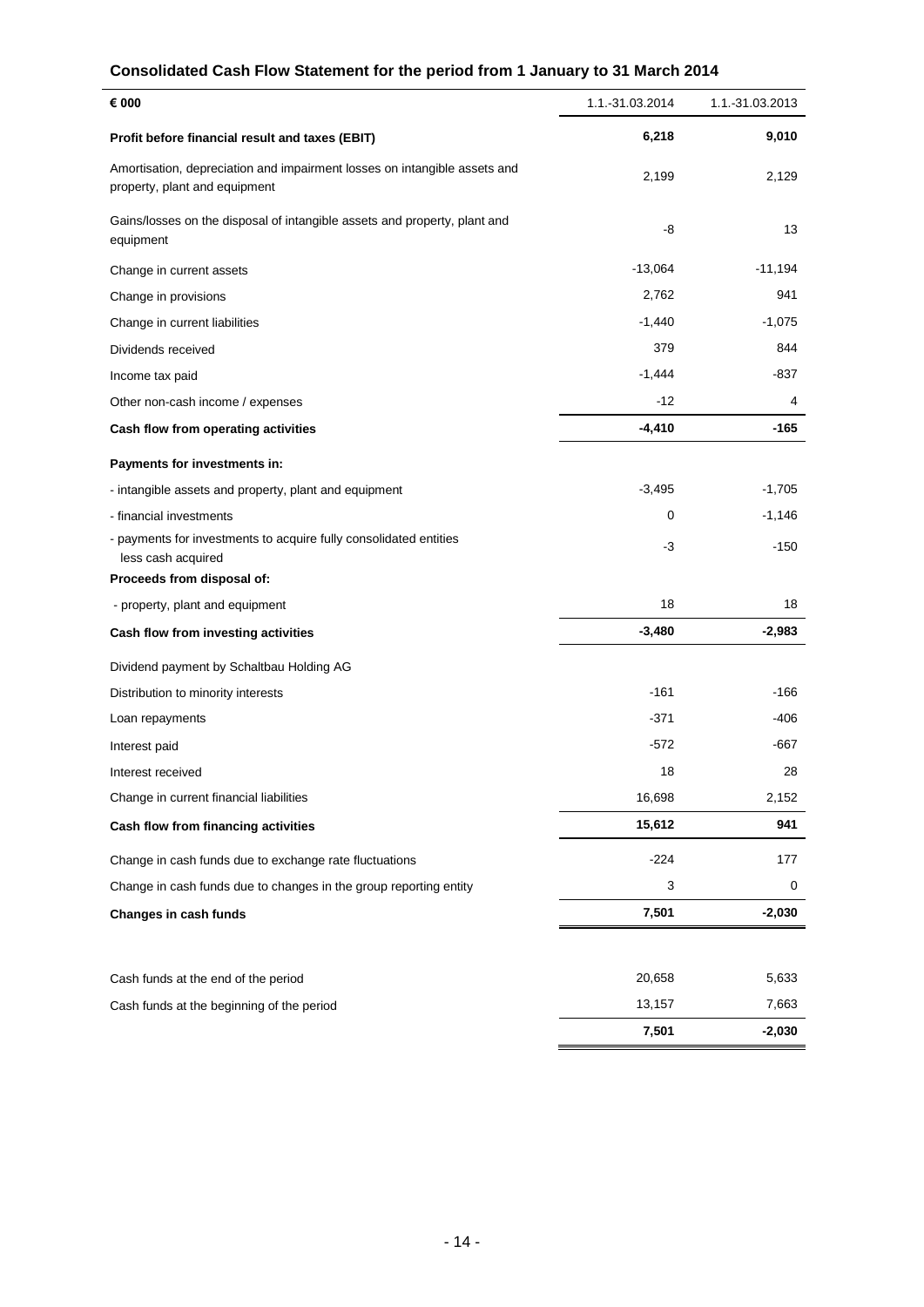#### **Consolidated Balance Sheet as at 31 March 2014**

| <b>ASSETS</b>                                                              | € 000      | € 000      |
|----------------------------------------------------------------------------|------------|------------|
|                                                                            | 31.03.2014 | 31.12.2013 |
| A. NON-CURRENT ASSETS                                                      |            |            |
| Intangible assets<br>ı.                                                    | 24,532     | 24,217     |
| II. Property, plant and equipment                                          | 53,911     | 52,941     |
| III. At-equity accounted investments                                       | 11,742     | 10,442     |
| IV. Other investments                                                      | 4,762      | 4,763      |
| V. Deferred tax assets*                                                    | 13,142     | 13,043     |
|                                                                            | 108,089    | 105,406    |
| <b>B.CURRENT ASSETS</b>                                                    |            |            |
| Inventories<br>I.                                                          | 71,795     | 68,514     |
| II. Trade accounts receivable                                              | 75,756     | 66,187     |
| III. Income tax receivables                                                | 115        | 274        |
| IV. Other receivables and assets                                           | 12,244     | 12,612     |
| V. Cash and cash equivalents                                               | 21,707     | 14,392     |
|                                                                            | 181,617    | 161,979    |
| <b>Total assets</b>                                                        | 289,706    | 267,385    |
|                                                                            |            |            |
| <b>EQUITY AND LIABILITIES</b>                                              | € 000      | € 000      |
|                                                                            | 31.03.2014 | 31.12.2013 |
| A. EQUITY                                                                  |            |            |
| Subscribed capital<br>ı.                                                   | 7,506      | 7,506      |
| Capital reserves<br>Ш.                                                     | 15,805     | 15,805     |
|                                                                            | 231        | 231        |
| III. Statutory reserves                                                    |            |            |
| IV. Revenues reserves*                                                     | 51,855     | 31,833     |
| Income/expense recognised directly in equity<br>V.                         | $-995$     | -686       |
| VI. Revaluation reserve                                                    | 3,041      | 3,041      |
| VII. Group net profit attributable to shareholders of Schaltbau Holding AG | 4,277      | 21,371     |
| VIII. Equity attributable to shareholders of Schaltbau Holding AG          | 81,720     | 79,101     |
| IX. Minority interests                                                     | 9,472      | 10,317     |
|                                                                            | 91,192     | 89,418     |
| <b>B. NON-CURRENT LIABILITIES</b>                                          |            |            |
| Participation rights capital<br>Ι.                                         | 34,815     | 33,113     |
| Pension provisions*<br>Ш.                                                  | 3,408      | 3,410      |
| III. Personnel-related accruals                                            | 81         | 78         |
| IV. Other provisions                                                       | 65,327     | 49,790     |
| <b>Financial liabilities</b><br>V.                                         | 15         | 15         |
| VI. Other liabilities                                                      | 7,250      | 7,138      |
| VII. Deferred tax liabilities                                              | 110,896    | 93,544     |
|                                                                            |            |            |
| <b>C. CURRENT LIABILITIES</b>                                              | 7,193      | 7,132      |
| Personnel-related accruals<br>I.                                           | 7,802      | 6,207      |
| Other provisions<br>Ш.                                                     | 19,909     | 19,048     |
| III. Income taxes payable                                                  | 467        | 317        |
| IV. Financial liabilities                                                  | 7,321      | 6,350      |
| Trade accounts payable<br>V.                                               | 17,251     | 20,961     |
| VI. Advance payments received                                              | 8,838      | 7,826      |
| VII. Other liabilities                                                     | 18,837     | 16,582     |
|                                                                            | 87,618     | 84,423     |
| <b>Total equity and liabilities</b>                                        | 289,706    | 267,385    |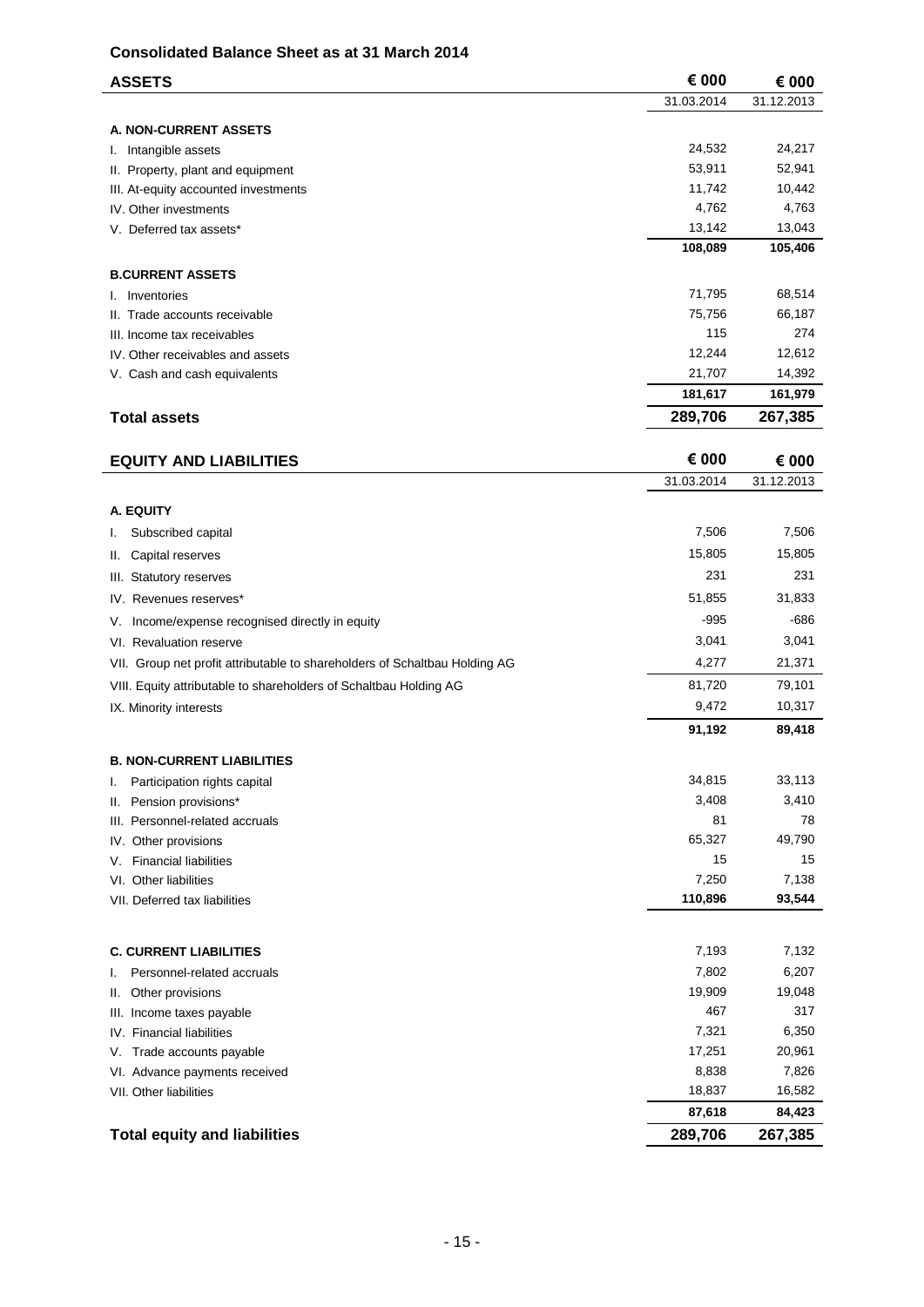## **Consolidated Statement of Changes in Equity as at 31 March 2014**

|                                 |                       | Equity attributable to shareholders of Schaltbau Holding AG |                       |             |                                                          |                        |  |  |  |
|---------------------------------|-----------------------|-------------------------------------------------------------|-----------------------|-------------|----------------------------------------------------------|------------------------|--|--|--|
|                                 | Subscribed<br>capital | Capital<br>reserves                                         | Statutory<br>reserves | Other       | Revenue Reserves<br>Derivate<br>financial<br>Instruments | Revaluation<br>reserve |  |  |  |
| <b>Balance at 1.1.2013</b>      | 7,506                 | 15,805                                                      | 231                   | 18,109      | $-1,431$                                                 | 3,041                  |  |  |  |
| Profit brought forward          | 0                     | $\boldsymbol{0}$                                            | $\mathbf 0$           | 18,980      | 0                                                        | 0                      |  |  |  |
| <b>Dividends</b>                | 0                     | 0                                                           | 0                     | 0           | $\mathbf 0$                                              | 0                      |  |  |  |
| Other changes                   | 0                     | $\mathbf 0$                                                 | $\mathbf 0$           | 0           | $\mathbf 0$                                              | 0                      |  |  |  |
| Group net profit for the period | 0                     | $\mathbf 0$                                                 | $\mathbf 0$           | $\mathbf 0$ | 0                                                        | 0                      |  |  |  |
| Other comprehensive income      | 0                     | $\pmb{0}$                                                   | $\mathbf 0$           | $\mathbf 0$ | $-55$                                                    | 0                      |  |  |  |
| Group comprehensive income      | 0                     | $\mathbf 0$                                                 | 0                     | 0           | $-55$                                                    | 0                      |  |  |  |
| <b>Balance at 31.03.2013</b>    | 7,506                 | 15,805                                                      | 231                   | 37,089      | $-1,486$                                                 | 3,041                  |  |  |  |
|                                 |                       |                                                             |                       |             |                                                          |                        |  |  |  |
| <b>Balance at 31.03.2013</b>    | 7,506                 | 15,805                                                      | 231                   | 37,089      | $-1,486$                                                 | 3,041                  |  |  |  |
| Profit brought forward          | 0                     | $\mathbf 0$                                                 | $\mathbf 0$           | $\mathbf 0$ | 0                                                        | $\Omega$               |  |  |  |
| <b>Dividends</b>                | 0                     | 0                                                           | 0                     | $-4,726$    | 0                                                        | 0                      |  |  |  |
| Other changes                   | 0                     | 0                                                           | 0                     | 35          | 0                                                        | 0                      |  |  |  |
| Group net profit for the period | 0                     | $\pmb{0}$                                                   | $\mathbf 0$           | $\mathbf 0$ | 0                                                        | 0                      |  |  |  |
| Other comprehensive income      | 0                     | $\pmb{0}$                                                   | 0                     | 546         | 375                                                      | 0                      |  |  |  |
| Group comprehensive income      | $\overline{0}$        | $\Omega$                                                    | $\mathbf 0$           | 546         | 375                                                      | $\Omega$               |  |  |  |
| <b>Balance at 31.12.2013</b>    | 7,506                 | 15,805                                                      | 231                   | 32,944      | $-1,111$                                                 | 3,041                  |  |  |  |
| <b>Balance at 1.1.2014</b>      | 7,506                 | 15,805                                                      | 231                   | 32,944      | $-1,111$                                                 | 3,041                  |  |  |  |
| Profit brought forward          | 0                     | 0                                                           | 0                     | 21,371      | 0                                                        | 0                      |  |  |  |
| <b>Dividends</b>                | 0                     | $\pmb{0}$                                                   | $\mathbf 0$           | 0           | 0                                                        | 0                      |  |  |  |
| Other changes                   | 0                     | $\pmb{0}$                                                   | $\mathbf 0$           | $-4$        | 0                                                        | 0                      |  |  |  |
| Group net profit for the period | 0                     | $\pmb{0}$                                                   | $\mathbf 0$           | $\mathbf 0$ | 0                                                        | 0                      |  |  |  |
| Other comprehensive income      | 0                     | $\pmb{0}$                                                   | 0                     | $-1,260$    | $-85$                                                    | 0                      |  |  |  |
| Group comprehensive income      | $\overline{0}$        | 0                                                           | 0                     | $-1,260$    | -85                                                      | 0                      |  |  |  |
| <b>Balance at 31.03.2014</b>    | 7,506                 | 15,805                                                      | 231                   | 53,051      | $-1,196$                                                 | 3,041                  |  |  |  |

Note: rounding differences may arise due to the use of electronic rounding aids.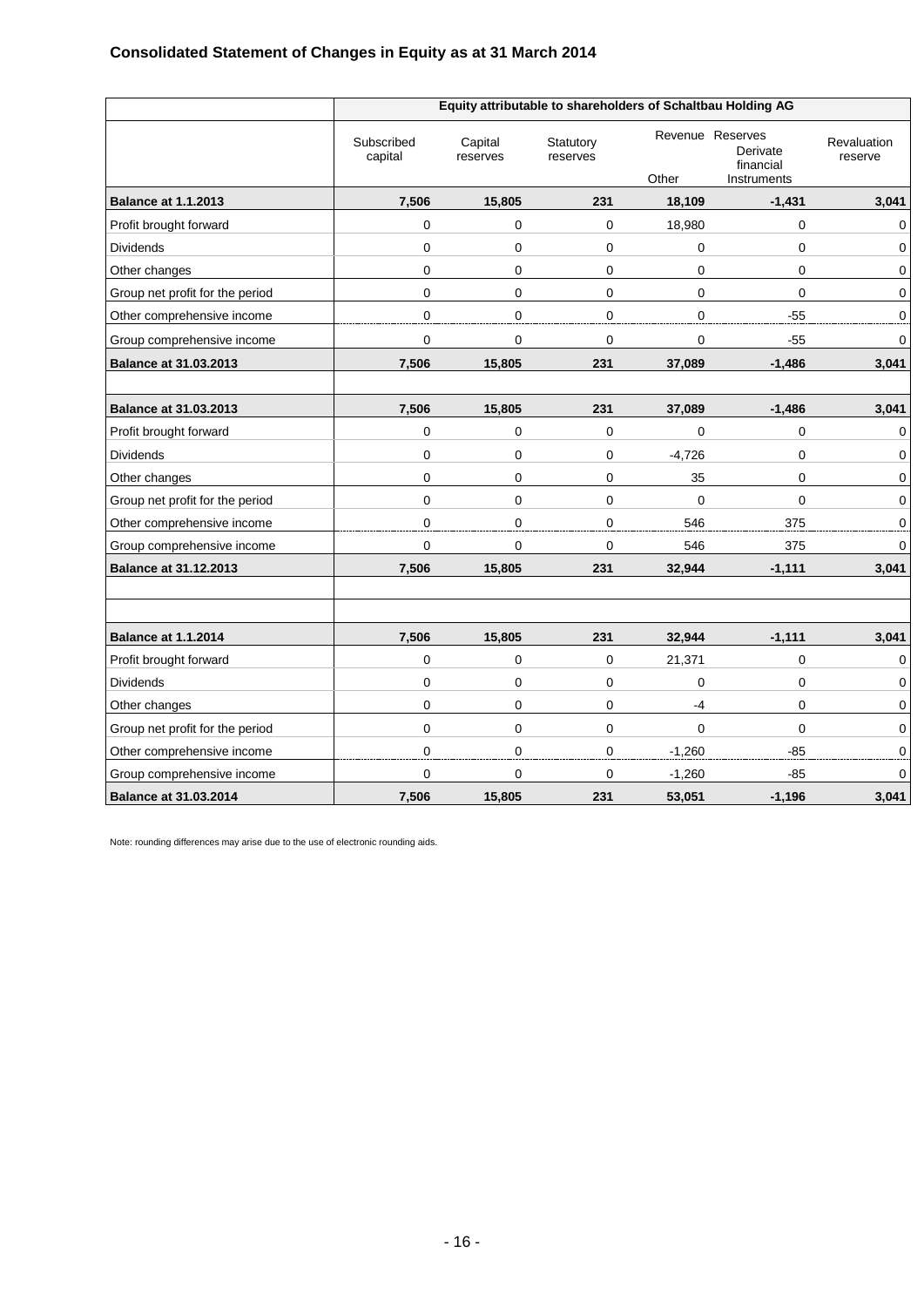|                                                  |                                 |                              |             | Minority interests in equity |                                 |                | Group equity |
|--------------------------------------------------|---------------------------------|------------------------------|-------------|------------------------------|---------------------------------|----------------|--------------|
| Income/expenses recognised<br>directly in equity |                                 | Net profit for<br>the period | Total       | in capital and<br>reserves   | in net profit for<br>the period | Total          |              |
| from fully<br>consolidation                      | from at-equity<br>consolidation |                              |             |                              |                                 |                |              |
| 320                                              | $-28$                           | 18,980                       | 62,533      | 5,355                        | 3,244                           | 8,599          | 71,132       |
| $\mathbf 0$                                      | $\mathbf{0}$                    | $-18,980$                    | $\mathbf 0$ | 3,244                        | $-3,244$                        | 00             | $\mathbf 0$  |
| $\mathbf 0$                                      | $\mathbf 0$                     | $\mathbf 0$                  | $\mathbf 0$ | $-1,619$                     | 0                               | $-1,619$       | $-1,619$     |
| 0                                                | 0                               | $\mathbf 0$                  | $\mathbf 0$ | 0                            | 0                               | $\overline{0}$ | 0            |
| 0                                                | $\mathbf 0$                     | 4,964                        | 4,964       | $\mathbf 0$                  | 1,296                           | 1,296          | 6,260        |
| 552                                              | $-15$                           | $\mathbf 0$                  | 482         | 386                          | $\mathsf{O}\xspace$             | 386            | 868          |
| 552                                              | $-15$                           | 4,964                        | 5,446       | 386                          | 1,296                           | 1,682          | 7,128        |
| 872                                              | $-43$                           | 4,964                        | 67,979      | 7,366                        | 1,296                           | 8,662          | 76,641       |
|                                                  |                                 |                              |             |                              |                                 |                |              |
| 872                                              | $-43$                           | 4,964                        | 67,979      | 7,366                        | 1,296                           | 8,662          | 76,641       |
| $\mathbf 0$                                      | $\mathbf 0$                     | $\mathbf 0$                  | $\mathbf 0$ | 0                            | $\mathbf 0$                     | $\mathbf 0$    | $\mathbf 0$  |
| $\pmb{0}$                                        | $\mathbf 0$                     | 0                            | $-4,726$    | $\mathbf 0$                  | 0                               | 0              | $-4,726$     |
| $\pmb{0}$                                        | $\mathbf 0$                     | $\mathsf 0$                  | 35          | 24                           | 0                               | 24             | 59           |
| $\mathbf 0$                                      | $\mathbf 0$                     | 16,407                       | 16,407      | $\overline{0}$               | 2,082                           | 2,082          | 18,489       |
| $-975$                                           | -540                            | 0                            | $-594$      | $-450$                       | $-1$                            | $-451$         | $-1,045$     |
| $-975$                                           | $-540$                          | 16,407                       | 15,813      | $-450$                       | 2,081                           | 1,631          | 17,444       |
| $-103$                                           | $-583$                          | 21,371                       | 79,101      | 6,940                        | 3,377                           | 10,317         | 89,418       |
|                                                  |                                 |                              |             |                              |                                 |                |              |
|                                                  |                                 |                              |             |                              |                                 |                |              |
| $-103$                                           | $-583$                          | 21,371                       | 79,101      | 6,940                        | 3,377                           | 10,317         | 89,418       |
| $\boldsymbol{0}$                                 | $\pmb{0}$                       | $-21,371$                    | $\mathbf 0$ | 3,377                        | $-3,377$                        | $\mathbf 0$    | $\pmb{0}$    |
| $\boldsymbol{0}$                                 | $\mathbf 0$                     | $\mathbf 0$                  | $\mathbf 0$ | $-1,617$                     | $\pmb{0}$                       | $-1,617$       | $-1,617$     |
| $\mathbf 0$                                      | $\mathbf 0$                     | $\mathbf 0$                  | $-4$        | 0                            | 0                               | $\mathbf 0$    | $-4$         |
| $\mathbf 0$                                      | $\mathbf 0$                     | 4,277                        | 4,277       | $\mathbf 0$                  | 1,027                           | 1,027          | 5,304        |
| $-245$                                           | $-64$                           | 0                            | $-1,654$    | $-255$                       | 0                               | $-255$         | $-1,909$     |
| $-245$                                           | $-64$                           | 4,277                        | 2,623       | $-255$                       | 1,027                           | 772            | 3,395        |
| $-348$                                           | $-647$                          | 4,277                        | 81,720      | 8,445                        | 1,027                           | 9,472          | 91,192       |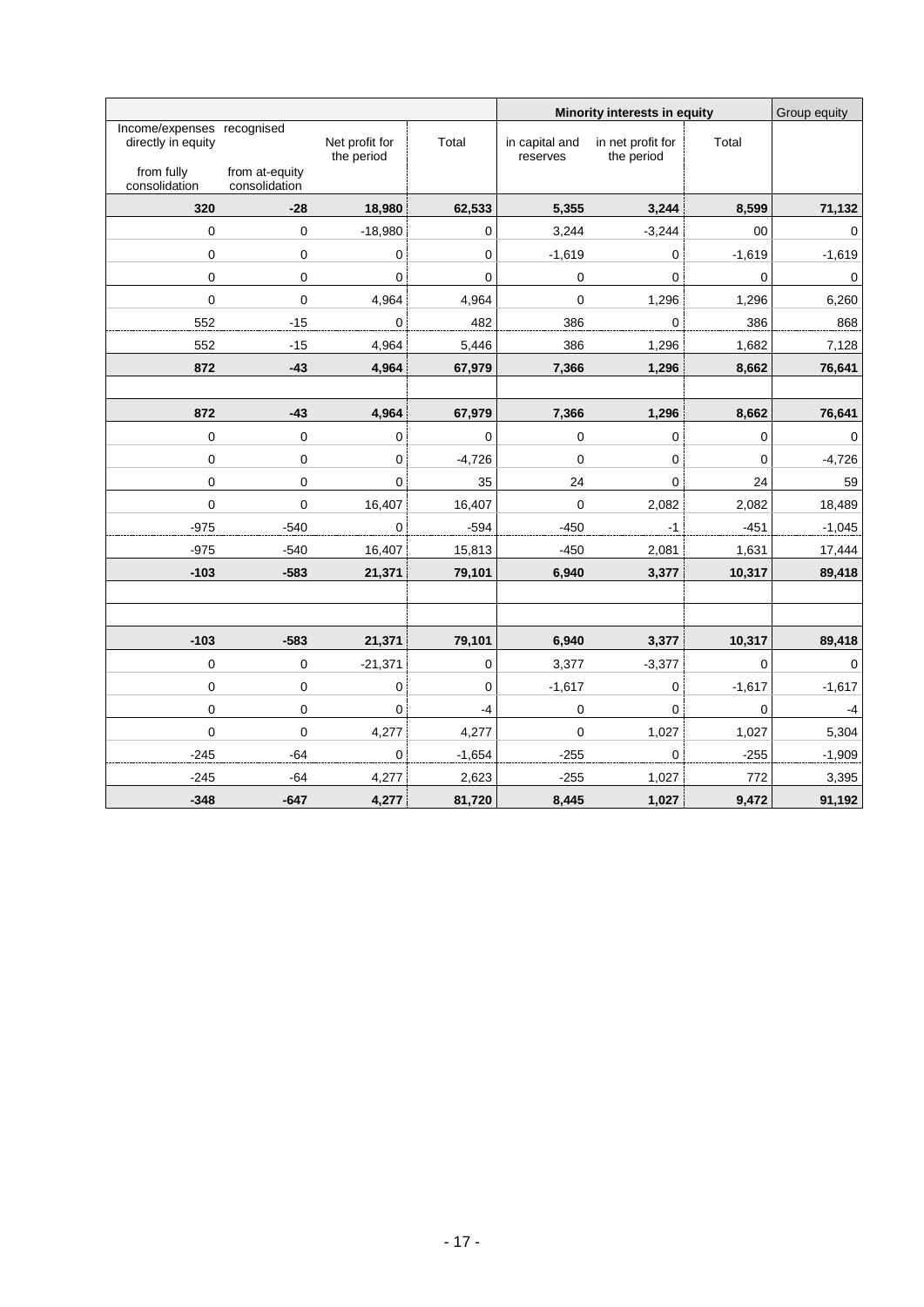# **Explanatory Notes and Segment Information as at 31 March 2014**

### **DESCRIPTION OF BUSINESS**

The Schaltbau Group is one of the leading manufacturers of components and equipment for traffic technology and industry. In addition to electro-mechanical components and equipment, the Group supplies door systems for buses and trains, safety systems for level crossings, train formation and signalling systems, equipment for railway vehicles, point heating systems and industrial braking systems. Its innovative and future-oriented products make Schaltbau a highly influential business partner in the area of traffic technology.

### **BASIS OF PREPARATION**

The Interim Financial Report of Schaltbau Holding AG, Munich, has been prepared in accordance with the requirements of IAS 34 "Interim Financial Reporting", issued by the International Accounting Standards Board (IASB), and with those of German Accounting Standard No. 16 "Interim Reporting" issued by the Accounting Standards Committee of Germany (DRSC). The same accounting principles and policies have been applied as in the consolidated financial statements for the fiscal year ended 31 December 2012.

In addition to the figures reported in the financial statements, the interim report also includes explanatory notes to selected financial statement items.

## **BUSINESS COMBINATIONS / GROUP REPORTING ENTITY**

On 10 February 2014 Schaltbau Holding AG acquired all of the shares of MADIX XXI S.L.U., Barcelona, Spain for a purchase price of EUR 4,000. After changing its name to ALTE Technologies S.L.U., this entity was used in conjunction with an asset deal to acquire the operations of ALTE Transportation S.L., Barcelona, Spain, which specialises in toilet and air conditioning systems. Please see the disclosures made in the note on events after the end of the reporting period. The newly acquired company is fully consolidated and will be assigned to a segment once the asset deal is completed.

### **USE OF ESTIMATES**

For the purposes of drawing up the consolidated financial statements, it is necessary to make estimates and assumptions which affect the carrying amounts of assets, liabilities and contingent liabilities at the balance sheet and the amounts of income and expense recognised in the period under report. Actual results can differ from estimates as a result of changes in the economic situation and due to other circumstances.

## **FOREIGN CURRENCY TRANSLATION**

The financial statements of consolidated companies whose functional currency is not the Euro are drawn up in accordance with the modified closing rate method. Exchange rates relevant for foreign currency translation into Euro changed as follows: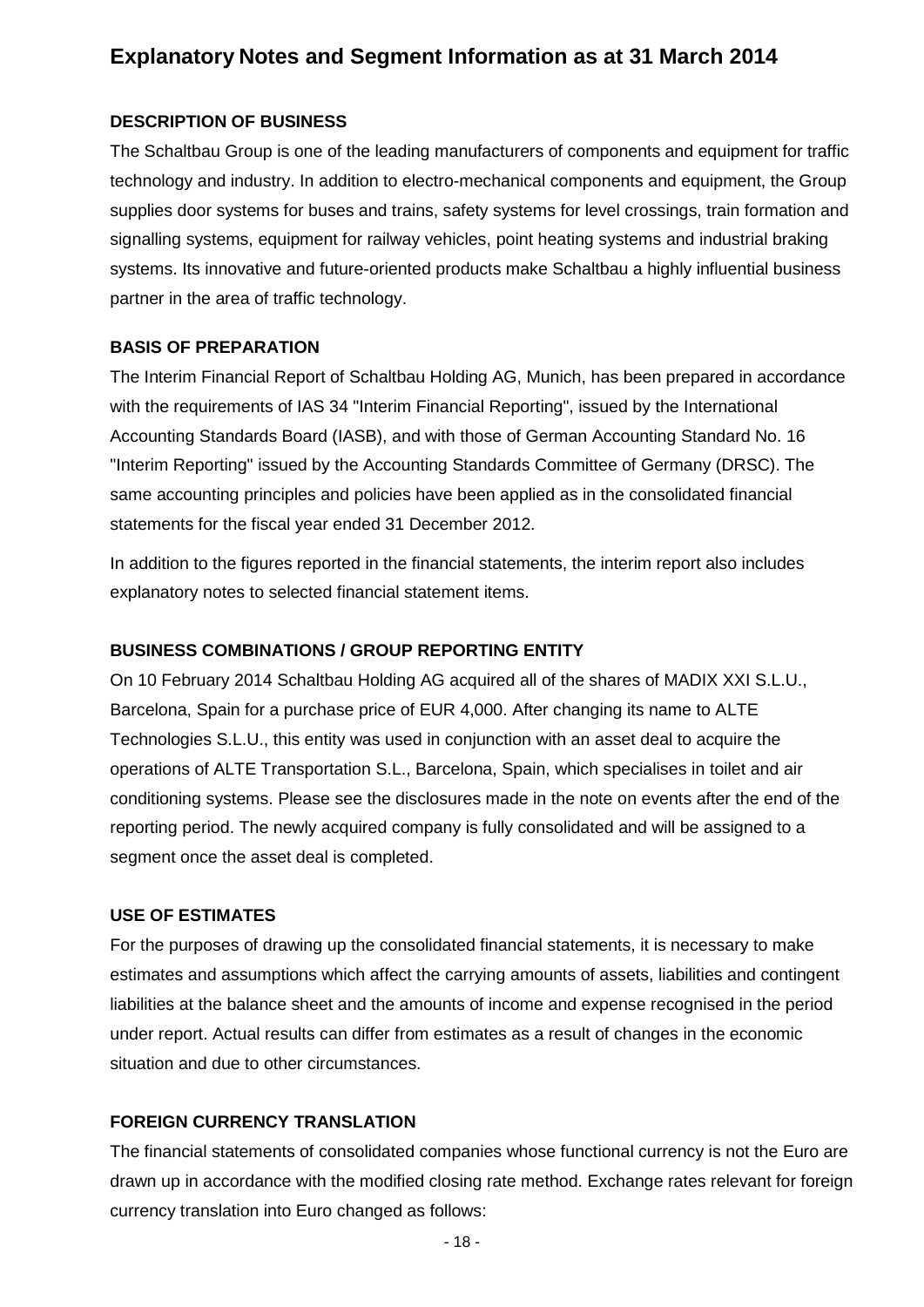|                       |            | <b>Closing rate</b> | Average rate             |                          |  |
|-----------------------|------------|---------------------|--------------------------|--------------------------|--|
|                       | 31.03.2014 | 31.12.2013          | $1.1.$ bis<br>31.03.2014 | $1.1.$ bis<br>31.03.2013 |  |
| Chinese renminbi yuan | 8.5754     | 8.3491              | 8.3836                   | 8.2962                   |  |
| US dollar             | 1.3788     | 1.3791              | 1.3704                   | 1.3208                   |  |
| British pound         | 0.8282     | 0.8337              | 0.8280                   | 0.8506                   |  |
| New Turkish lire      | 2.9693     | 2.9605              | 3.0346                   | 2.3571                   |  |
| Polish Zloty          | 4.1719     | 4.1543              | 4.1828                   | 4.1513                   |  |

## **ACCOUNTING PRINCIPLES AND POLICIES**

### **Provisions**

Pension provisions are measured on the basis of values stated in the relevant actuarial reports for 2014, taking into account pensions paid during the period under report and the change in the interest rate level. The interest rate at the end of the quarter is calculated on the basis of the discount rate updated in accordance with the Mercer Pension Discount Yield Curve Approach (MPDYC). Adjustments resulting from the change in the interest rate level are recognised directly in equity, net of deferred tax. The provision for obligations for early retirement part-time working arrangements is based on management estimates, unlike in the financial statements for the year ended 31 December 2013 when the provision was based on actuarial reports.

## **Contingent liabilities**

Contingent liabilities correspond to contingent obligations existing at the balance sheet date.

### **Consolidated cash flow statement**

The cash flow statement shows changes in the Schaltbau Group's cash and cash equivalents since 31 December 2012. Cash and cash equivalents comprise checks, cash on hand, cash at bank and the net amount on cash management balances with non-consolidated companies (see also additional disclosures made for the Consolidated Statement of Cash Flows).

The cash flow statement has been prepared in accordance with IAS 7, with cash flows classified into cash flows from operating, investing and financing activities. The cash flow from operating activities is determined using the indirect method.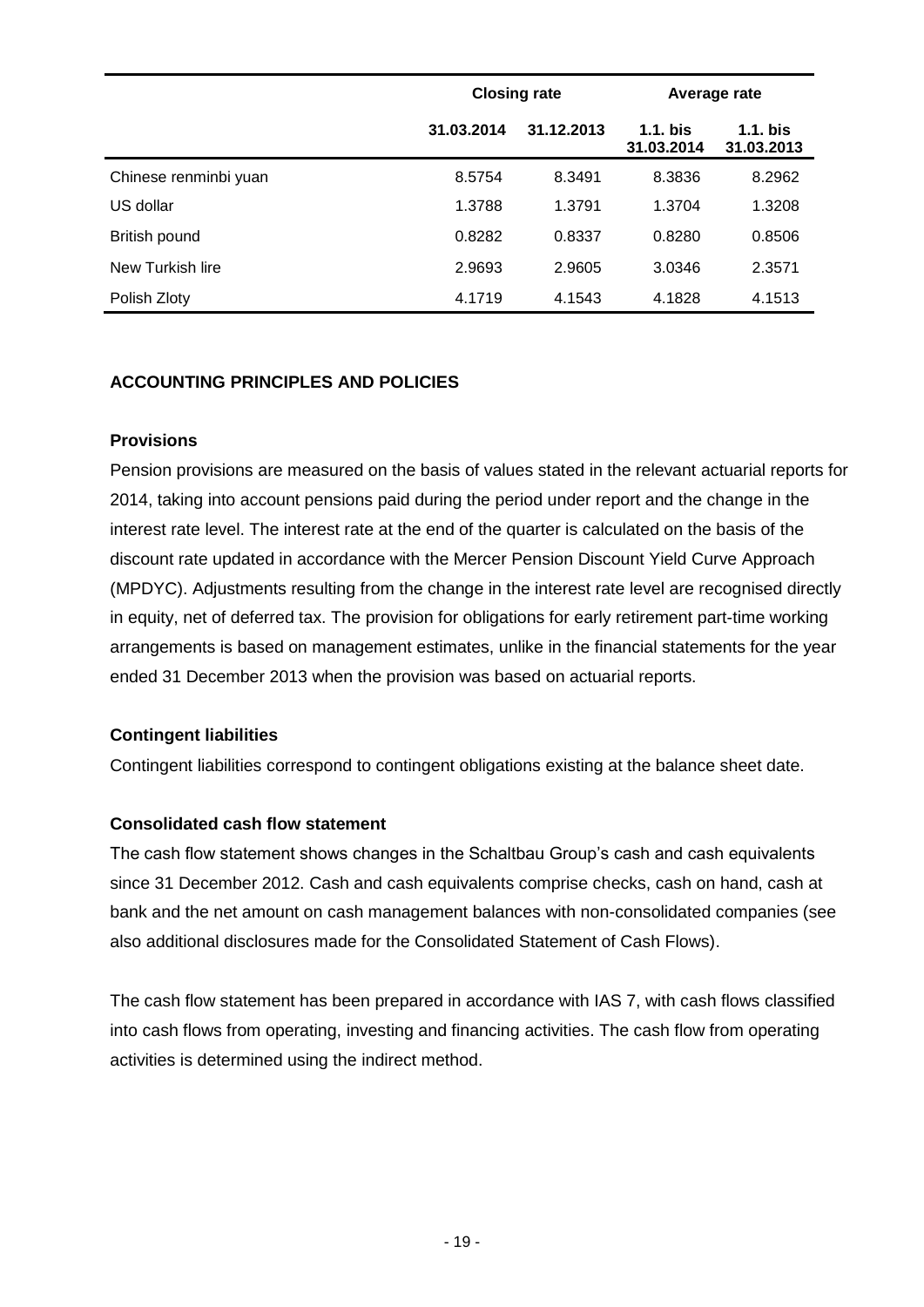## **ANALYSIS OF SELECTED ITEMS REPORTED IN THE FINANCIAL STATEMENTS**

#### **PERSONNEL EXPENSE / EMPLOYEES**

| in € 000           | $1.1 - 31.03.$                                | 2014   | 2013   |
|--------------------|-----------------------------------------------|--------|--------|
| Wages and salaries |                                               | 26,462 | 24,639 |
|                    | Social security, pension and welfare expenses | 5,001  | 4,795  |
|                    |                                               | 31,463 | 29,434 |
| <b>EMPLOYEES</b>   |                                               |        |        |
|                    |                                               | 2014   | 2013   |
| Employees          |                                               | 1,859  | 1,809  |

These employee figures show the weighted average for the period under report (including trainees, executives and board members).

#### **FINANCIAL RESULT**

| in $\epsilon$ 000<br>$1.1 - 31.03$ . | 2014      | 2013      |
|--------------------------------------|-----------|-----------|
| Other interest and similar income    | 18        | 28        |
| (of which from affiliated companies) | $(\cdot)$ | $(\cdot)$ |
| Interest and similar expenses        | - 909     | - 1,210   |
| (of which to affiliated companies)   | $(-5)$    | $(-5)$    |
|                                      | - 891     | - 1,182   |

Interest expenses include €295,000 (1.1. – 31.03.2013: € 295,000) relating to the interest component of the allocation to the pension provision.

#### **INCOME TAXES**

| in € 000<br>$1.1 - 31.03$ .         | 2014    | 2013     |
|-------------------------------------|---------|----------|
| Income tax expense                  | - 1.131 | - 1,698  |
| Deferred tax expense (2012: income) | - 581   | $-393$   |
|                                     | - 1,712 | $-2,091$ |

EUR 514,000 (January – March 2013: EUR 416,000) of deferred tax assets, recognised in previous accounting periods on tax losses available for carryforward in Germany, were derecognised with income statement effect in the first quarter.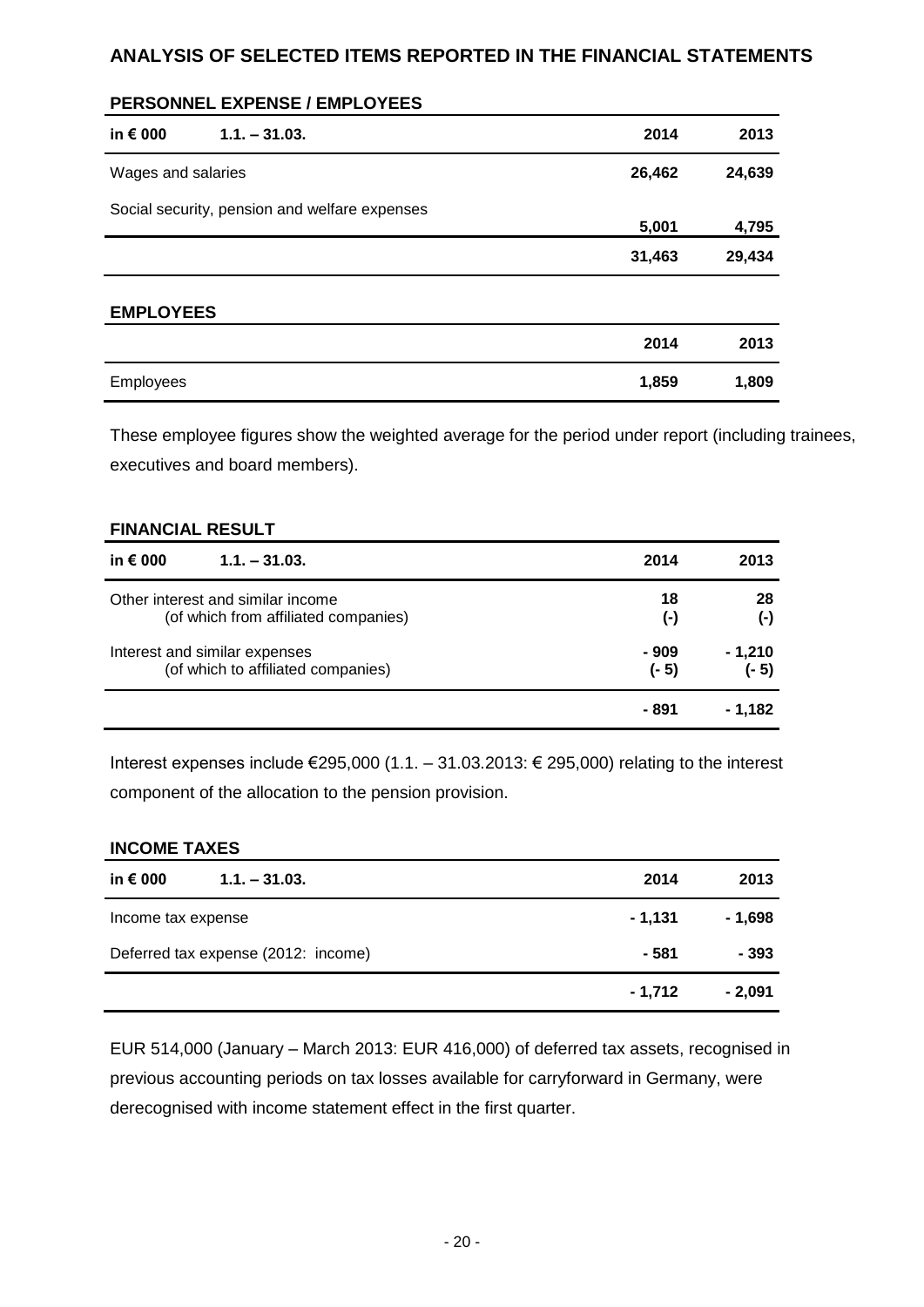# **NOTES TO THE CONSOLIDATED BALANCE SHEET**

## **INTANGIBLE ASSETS, PLANT PROPERTY AND EQUIPMENT AND INVESTMENTS**

The **revaluation method** has only been applied for land. The revaluation reserve did not change during the period under report.

#### **INVENTORIES**

| in $\epsilon$ 000                       | 31.03.2014 | 31.12.2013 |
|-----------------------------------------|------------|------------|
| Raw materials, consumables and supplies | 31,413     | 29,899     |
| Work in progress                        | 29,817     | 27,877     |
| Finished products, goods for resale     | 10,414     | 10,309     |
| Advance payments to suppliers           | 151        | 429        |
|                                         | 71,795     | 68,514     |

Write-downs totalling € 250,000 (January - March 2013: € 28,000) and reversals of impairment losses totalling € 68,000 (January - March 2013: € 103,000) were recognised on inventories during the period under report. Write-downs on inventories at the end of the reporting period totalled € 14,847,000 (2013: € 14,692,000).

#### **RECEIVABLES AND OTHER ASSETS**

| in $\epsilon$ 000                              | 31.03.2014 | 31.12.2013 |
|------------------------------------------------|------------|------------|
| Trade accounts receivable                      | 75,756     | 66,187     |
| Receivables from affiliated companies          | 5,979      | 5,445      |
| Receivables from associated companies          | 291        | 761        |
| Income tax receivables                         | 115        | 274        |
| Positive fair values of derivative instruments | 154        | 164        |
| Other assets                                   | 5,820      | 6,242      |
|                                                | 88,115     | 79,073     |

Allowances on trade accounts receivable amount to € 2,652,000 (31 March 2013: € 2,646,000). Write-downs amounting to € 74,000 (January – March 2013: € 272,000) and reversals of writedowns amounting to € 24,000 (January – March 2013: € 21,000) were recorded against receivables and other assets.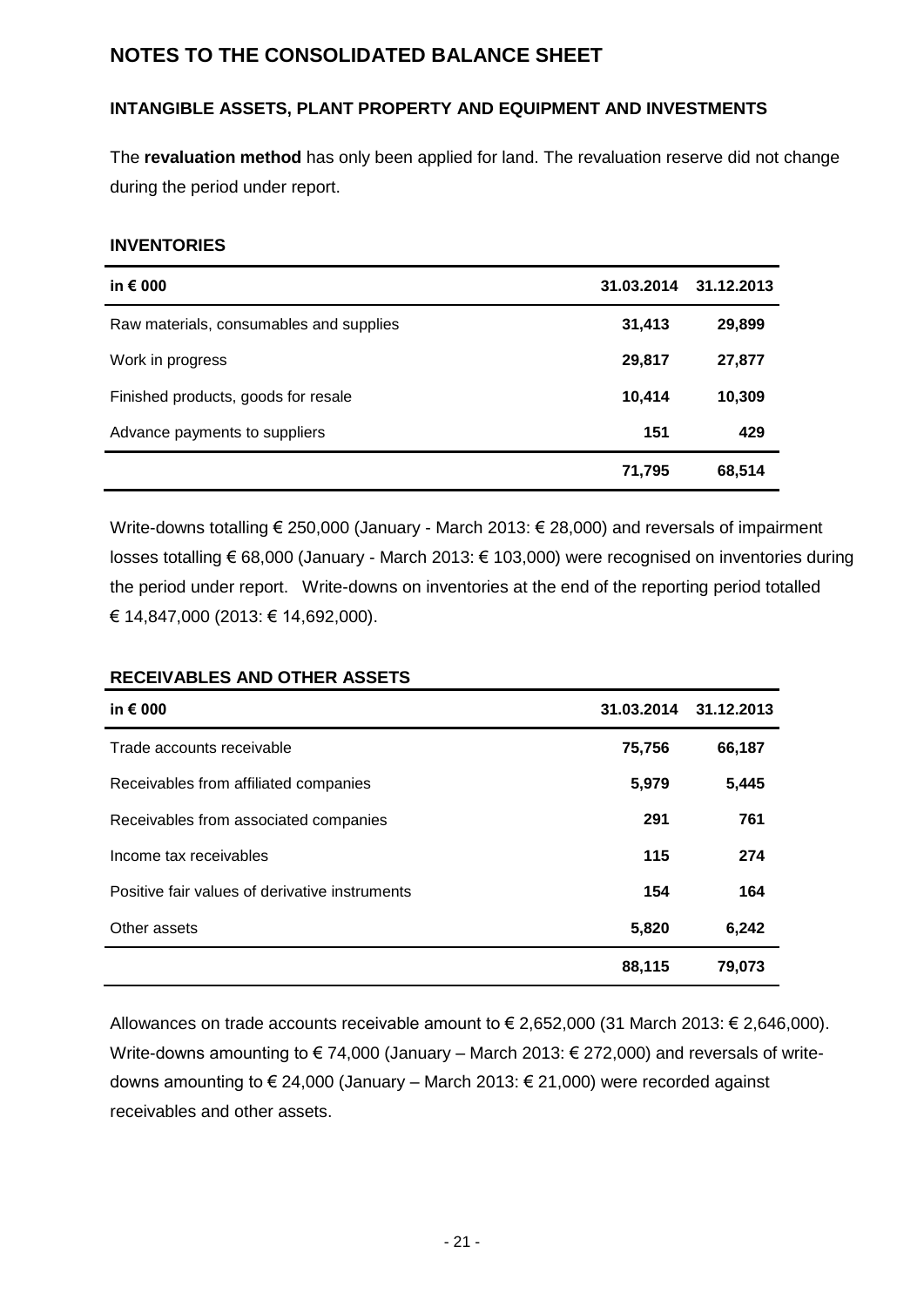#### **CASH AND CASH EQUIVALENTS**

| in $\epsilon$ 000        |        | 31.03.2014 31.12.2013 |
|--------------------------|--------|-----------------------|
| Cheques and cash on hand | 56     | 25                    |
| Cash at bank             | 21,651 | 14,367                |
|                          | 21,707 | 14,392                |

### **CHANGES IN GROUP EQUITY**

Details relating to the line items presented in the balance sheet are shown in the Statement of Changes in Group Equity.

#### **PROVISIONS**

| in € 000                       | 31.03.2014 | 31.12.2013 |
|--------------------------------|------------|------------|
| <b>Non-current provisions</b>  |            |            |
| Pension provision*             | 34,815     | 33,113     |
| Personnel-related accruals     | 3,408      | 3,410      |
| Warranties                     | 81         | 78         |
| Other non-current provisions   | 3,489      | 3,488      |
|                                | 38,304     | 36,601     |
|                                |            |            |
| <b>Current provisions</b>      |            |            |
| Personnel-related accruals     | 7,802      | 6,207      |
| <b>Current tax</b>             | 2,230      | 2,851      |
| Warranties                     | 7,012      | 7,336      |
| Outstanding costs and material | 6,709      | 5,877      |
| Other provisions               | 3,958      | 2,984      |
| Other current provisions       | 19,909     | 19,048     |
|                                | 27,711     | 25,255     |
| Total provisions*              | 66,015     | 61,856     |

A discount rate of 3.1% (2013: 3.5%) was used to calculate the pension provision.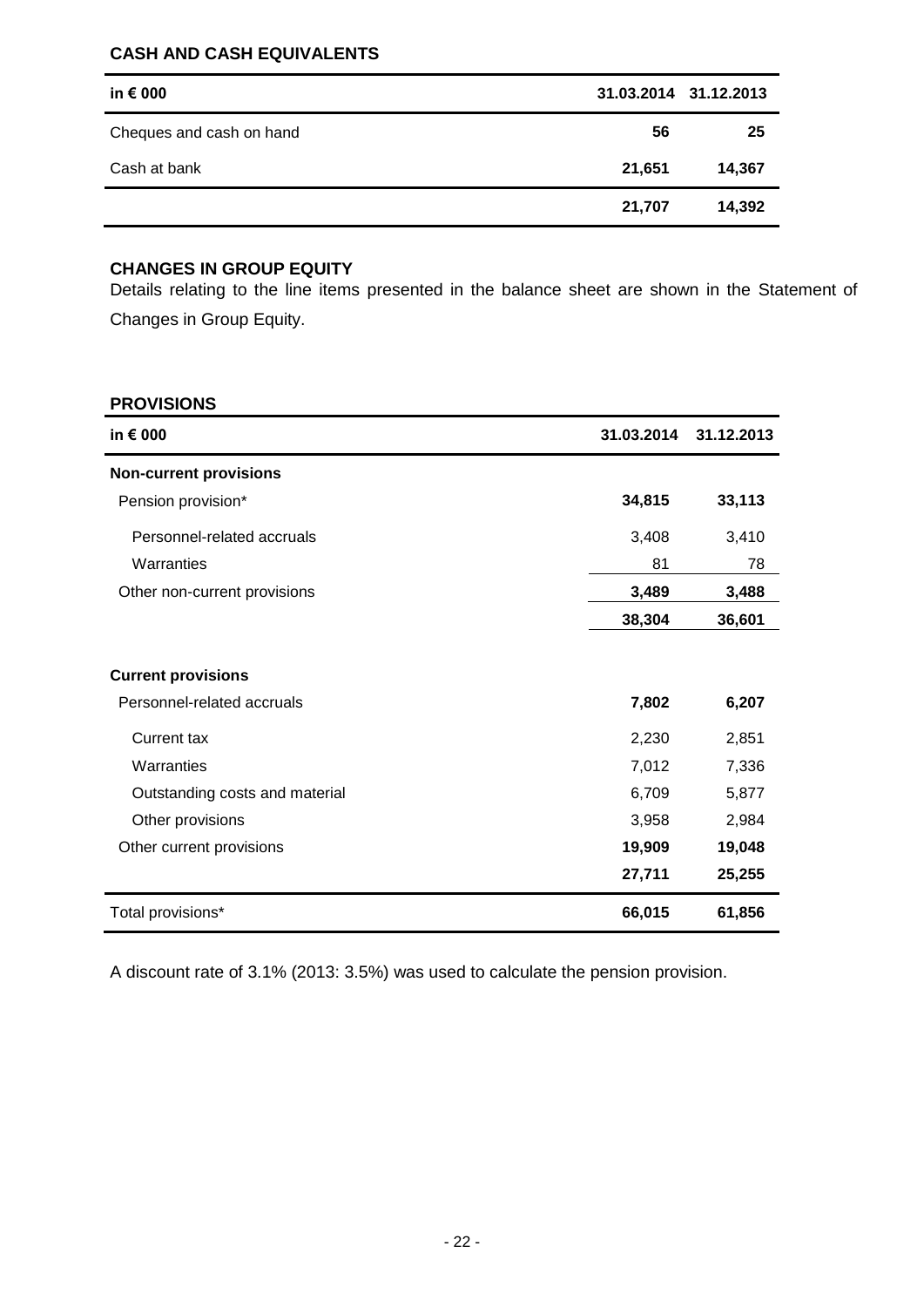#### **LIABILITIES**

| in € 000                            |        | 31.03.2014 | 31.12.2013 |  |
|-------------------------------------|--------|------------|------------|--|
| <b>Non-current liabilities</b>      |        |            |            |  |
| <b>Financial liabilities</b>        |        | 65,327     | 49,790     |  |
| Other liabilities                   |        | 15         | 15         |  |
|                                     |        | 65,342     | 49,805     |  |
| <b>Current liabilities</b>          |        |            |            |  |
| Current income tax liabilities      |        | 467        | 317        |  |
| <b>Financial liabilities</b>        |        | 7,321      | 6,350      |  |
| Trade accounts payable              |        | 17,251     | 20,961     |  |
| Advance payments received           |        | 8,838      | 7,826      |  |
| Payables to affiliated companies    | 1,286  |            | 1,543      |  |
| Liabilities to other group entities | 625    |            | 720        |  |
| Negative fair values of derivatives | 1,731  |            | 1,643      |  |
| Sundry other liabilities            | 15,195 |            | 12,676     |  |
| Other liabilities                   |        | 18,837     | 16,582     |  |
|                                     |        | 52,714     | 52,036     |  |
| <b>Total liabilities</b>            |        | 118,056    | 101,841    |  |

Financial liabilities all relate to banks.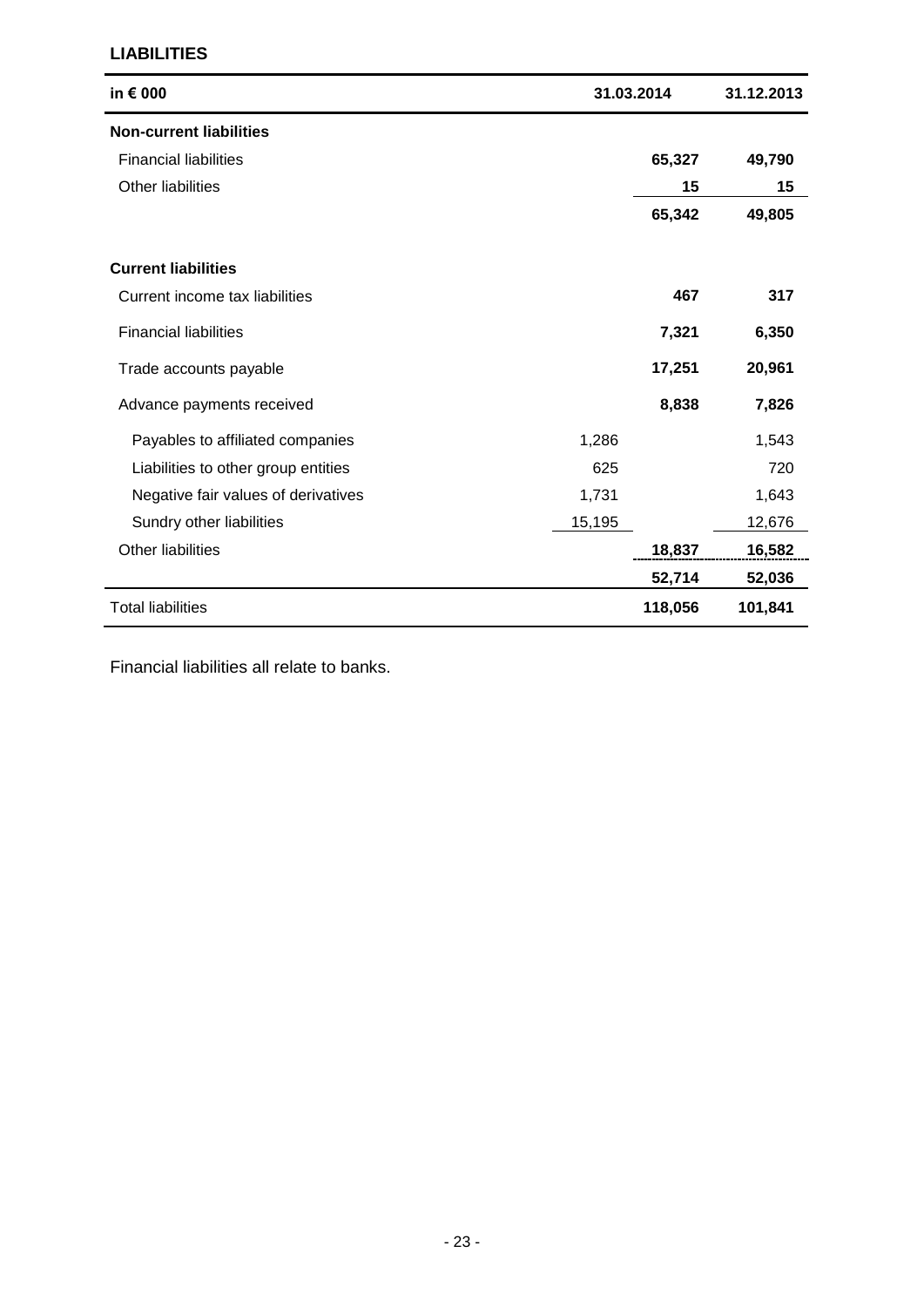### **PRODUCT-BASED SEGMENT INFORMATION**

| Disclosures in € 000                        | <b>Mobile Transportation</b><br><b>Technology</b> |          | <b>Stationary Transportation</b><br><b>Technology</b> |             |
|---------------------------------------------|---------------------------------------------------|----------|-------------------------------------------------------|-------------|
| $1.1 - 31.03.$                              | 2014                                              | 2013     | 2014                                                  | 2013        |
| Order-intake (external)                     | 38,646                                            | 37,489   | 42,336                                                | 38,322      |
| <b>Sales</b>                                | 37,640                                            | 35,624   | 27,256                                                | 31,134      |
| - of which external                         | 37,606                                            | 35,574   | 27,194                                                | 30,806      |
| - of which with other segment               | 34                                                | 50       | 62                                                    | 328         |
| External order-book                         | 104,095                                           | 107,866  | 91,230                                                | 82,635      |
| <b>EBITDA</b>                               | 3,576                                             | 3,647    | 66                                                    | 1,429       |
| Result from operating activities (EBIT)     | 3,080                                             | 3,133    | $-817$                                                | 670         |
| Result from at-equity accounted investments | 1,364                                             | 648      | $\mathbf 0$                                           | $\mathbf 0$ |
| Other results from investments              | 0                                                 | 0        | 0                                                     | $-125$      |
| Interest income                             | 47                                                | 42       | 23                                                    | 24          |
| Interest expense                            | $-171$                                            | $-143$   | $-628$                                                | $-565$      |
| Income taxes                                | $-412$                                            | $-192$   | $-275$                                                | -46         |
| Segment result / Group result               | 3,908                                             | 3,488    | $-1,697$                                              | $-42$       |
| Changes in group reporting entity           | $\pmb{0}$                                         | 0        | 0                                                     | $\mathbf 0$ |
| Capital expenditure on investments          | $\mathbf 0$                                       | 940      | 0                                                     | 205         |
| Impairment losses on investments            | $\mathbf 0$                                       | 0        | 0                                                     | $-125$      |
| Capital expenditure <sup>1)</sup>           | 752                                               | 411      | 1,660                                                 | 705         |
| Amortisation and depreciation <sup>1)</sup> | $-496$                                            | $-514$   | $-883$                                                | $-759$      |
| Impairment losses                           | 0                                                 | 0        | $-172$                                                | 0           |
| Reversal of impairment losses               | 0                                                 | 0        | 24                                                    | $\mathbf 0$ |
| Other significant non-cash expenses         | $-2,587$                                          | $-1,730$ | $-1,758$                                              | $-2,235$    |
| Segment assets <sup>2) 7)</sup>             | 92,020                                            | 78,853   | 109,369                                               | 104,827     |
| Investments accounted for at-equity         | 11,742                                            | 8,833    | $\boldsymbol{0}$                                      | $\mathbf 0$ |
| Capital employed 3)                         | 69,878                                            | 62,022   | 81,774                                                | 71,896      |
| Segment liabilities <sup>4)7)</sup>         | 38,508                                            | 35,786   | 90,518                                                | 86,244      |
| Employees (average as per HGB)              | 587                                               | 565      | 656                                                   | 642         |
| EBIT margin <sup>5)</sup>                   | $8,  \%$                                          | 8.8%     | $-3.0%$                                               | 2.2 %       |
| Return on capital employed 6)               | 17.6%                                             | 20.2%    | $-4.0%$                                               | 3.7%        |

[1] = in / on intangible assets and property, plant and equipment<br><sup>-2)</sup> = Balance sheet total<br><sup>-3)</sup> = Working capital (inventories + trade accounts receivable – advance payments received – trade accounts payable) plus non-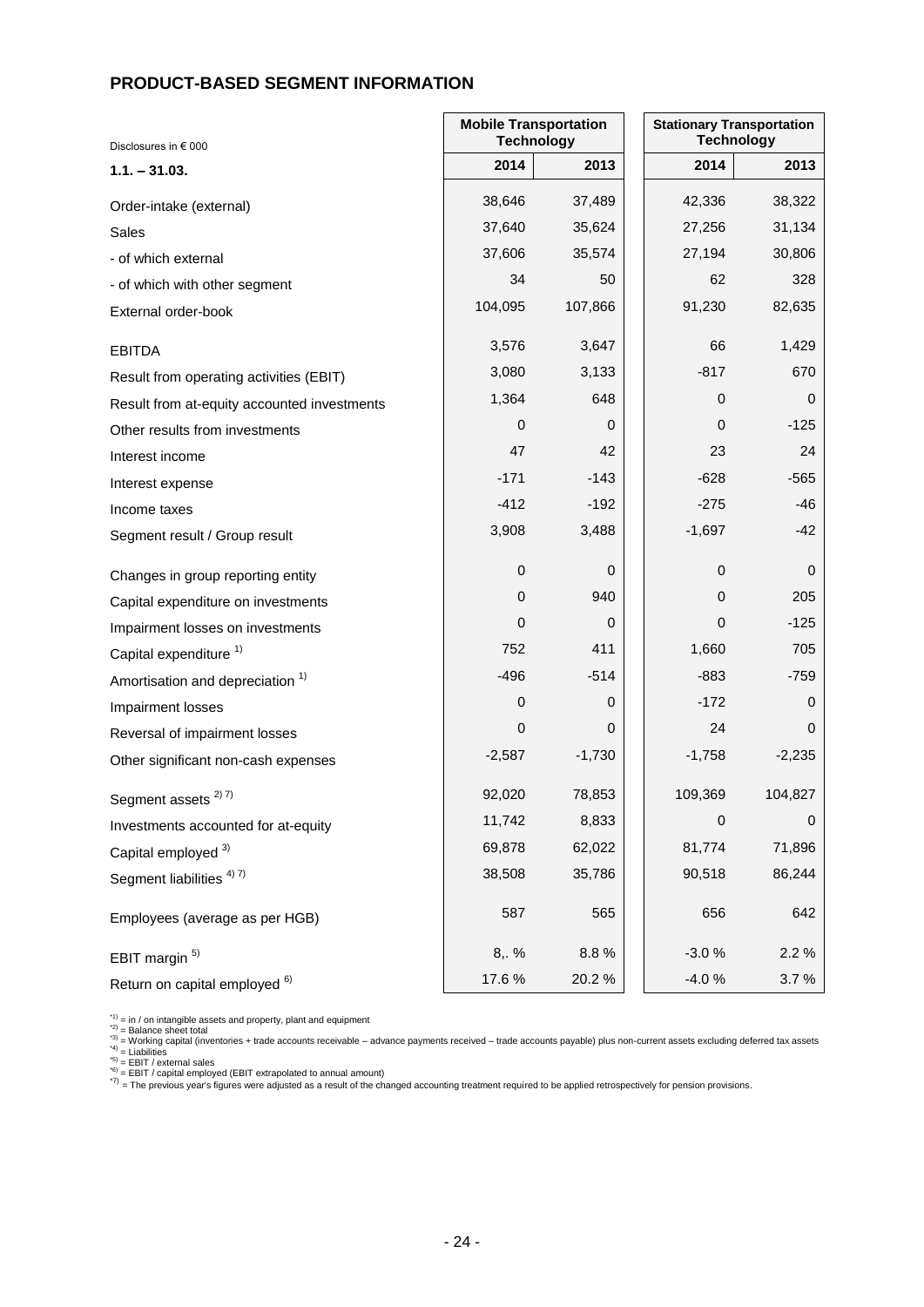|            | <b>Components</b> |  | Sub-total   |          | Holding,<br><b>Reconciling items</b> |           | <b>Schaltbau Group</b> |             |
|------------|-------------------|--|-------------|----------|--------------------------------------|-----------|------------------------|-------------|
| 2014       | 2013              |  | 2014        | 2013     | 2014                                 | 2013      | 2014                   | 2013        |
| 31,228     | 31,992            |  | 112,210     | 107,803  | 25                                   | 25        | 112,235                | 107,828     |
| 27,368     | 29,114            |  | 92,264      | 95,872   | $-261$                               | $-566$    |                        |             |
| 27,178     | 28,903            |  | 91,978      | 95,283   | 25                                   | 23        | 92,003                 | 95,306      |
| 190        | 211               |  | 286         | 589      | $-286$                               | $-589$    |                        |             |
| 53,065     | 51,261            |  | 248,390     | 241,762  |                                      |           | 248,390                | 241,762     |
| 6,198      | 7,101             |  | 9,840       | 12,177   | $-1,423$                             | $-1,038$  | 8,417                  | 11,139      |
| 5,449      | 6,387             |  | 7,712       | 10,190   | $-1,494$                             | $-1,180$  | 6,218                  | 9,010       |
| $\pmb{0}$  | 0                 |  | 1,364       | 648      | 0                                    | 0         | 1,364                  | 648         |
| 325        | $\mathbf 0$       |  | 325         | $-125$   | $\pmb{0}$                            | 0         | 325                    | $-125$      |
| 20         | 23                |  | 90          | 89       | $-72$                                | $-61$     | 18                     | 28          |
| $-350$     | $-435$            |  | $-1,149$    | $-1,143$ | 240                                  | $-67$     | $-909$                 | $-1,210$    |
| $-633$     | $-964$            |  | $-1,320$    | $-1,202$ | $-392$                               | $-889$    | $-1,712$               | $-2,091$    |
| 4,811      | 5,011             |  | 7,022       | 8,457    | $-1,718$                             | $-2,197$  | 5,304                  | 6,260       |
| $\mbox{O}$ | 0                 |  | $\mathbf 0$ | 0        | 3                                    | 0         | 3                      | $\mathbf 0$ |
| $\pmb{0}$  | 0                 |  | $\mathbf 0$ | 1,145    | $\pmb{0}$                            | 0         | $\boldsymbol{0}$       | 1,145       |
| 0          | 0                 |  | $\mathbf 0$ | $-125$   | $\pmb{0}$                            | 0         | 0                      | $-125$      |
| 1,077      | 588               |  | 3,489       | 1,704    | 6                                    | 1         | 3,495                  | 1,705       |
| $-749$     | $-714$            |  | $-2,128$    | $-1,987$ | $-71$                                | $-142$    | $-2,199$               | $-2,129$    |
| $-152$     | $-300$            |  | $-324$      | $-300$   | $\pmb{0}$                            | 0         | $-324$                 | $-300$      |
| 68         | 124               |  | 92          | 124      | $\pmb{0}$                            | 0         | 92                     | 124         |
| $-4,607$   | $-4,144$          |  | $-8,952$    | $-8,109$ | $-790$                               | $-1,229$  | $-9,742$               | $-9,338$    |
| 101,637    | 100,446           |  | 303,026     | 284,126  | 13,320                               | $-14,691$ | 289,706                | 269,435     |
| $\mbox{O}$ | $\mathbf 0$       |  | 11,742      | 8,833    | $\pmb{0}$                            | 0         | 11,742                 | 8,833       |
| 76,345     | 79,864            |  | 227,997     | 213,782  | $-11,588$                            | $-11,481$ | 216,409                | 202,301     |
| 61,632     | 63,458            |  | 190,658     | 185,488  | 7,856                                | 7,306     | 198,514                | 192,794     |
| 595        | 584               |  | 1,838       | 1,790    | 21                                   | 19        | 1,859                  | 1,809       |
| 20.0%      | 22.1%             |  |             |          |                                      |           | 6.8%                   | 9.5%        |
| 28.5 %     | 32.0%             |  |             |          |                                      |           | 11.5%                  | 17.8%       |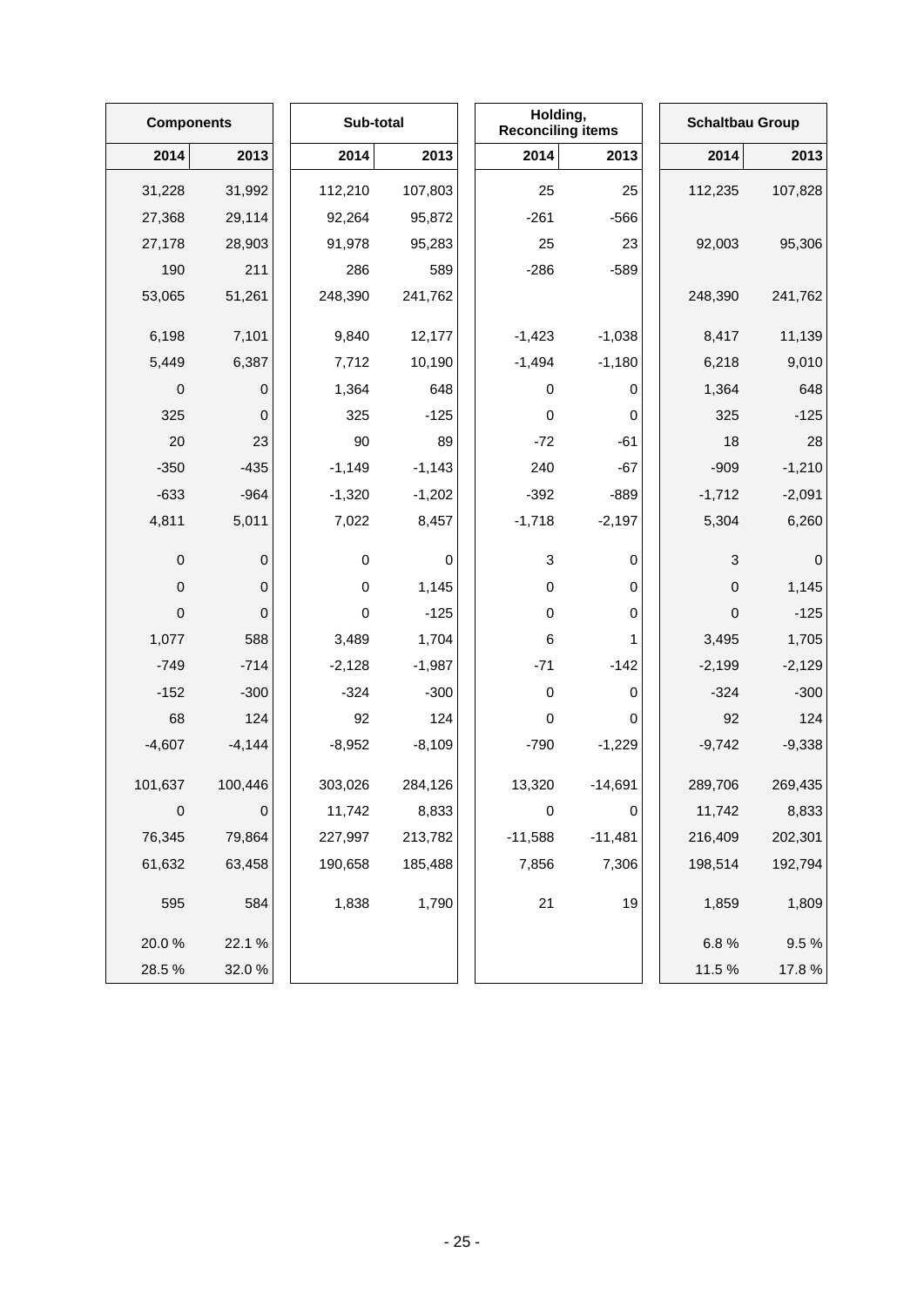#### **SEGMENTS**

The Group's segment designations are product-oriented. The Group's business units are allocated to the segment for which they generate most of their sales. A detailed description of the three segments, "Mobile Transportation Technology", "Stationary Transportation Technology" and "Components" is provided in the Combined Group and Company Management Report in the section "Business activities"

The column "Holding company, other consolidation items" comprises the activities of the holding company. This is influenced by the financing function of the holding company for the Group and by the tax group arrangements in place in Germany. These expenses are not recharged to the subsidiaries concerned. By contrast, expenses incurred for providing centralised services (e.g. SAP system costs) are recharged. The financial reporting principles used for segment reporting correspond to those used in the consolidated financial statements.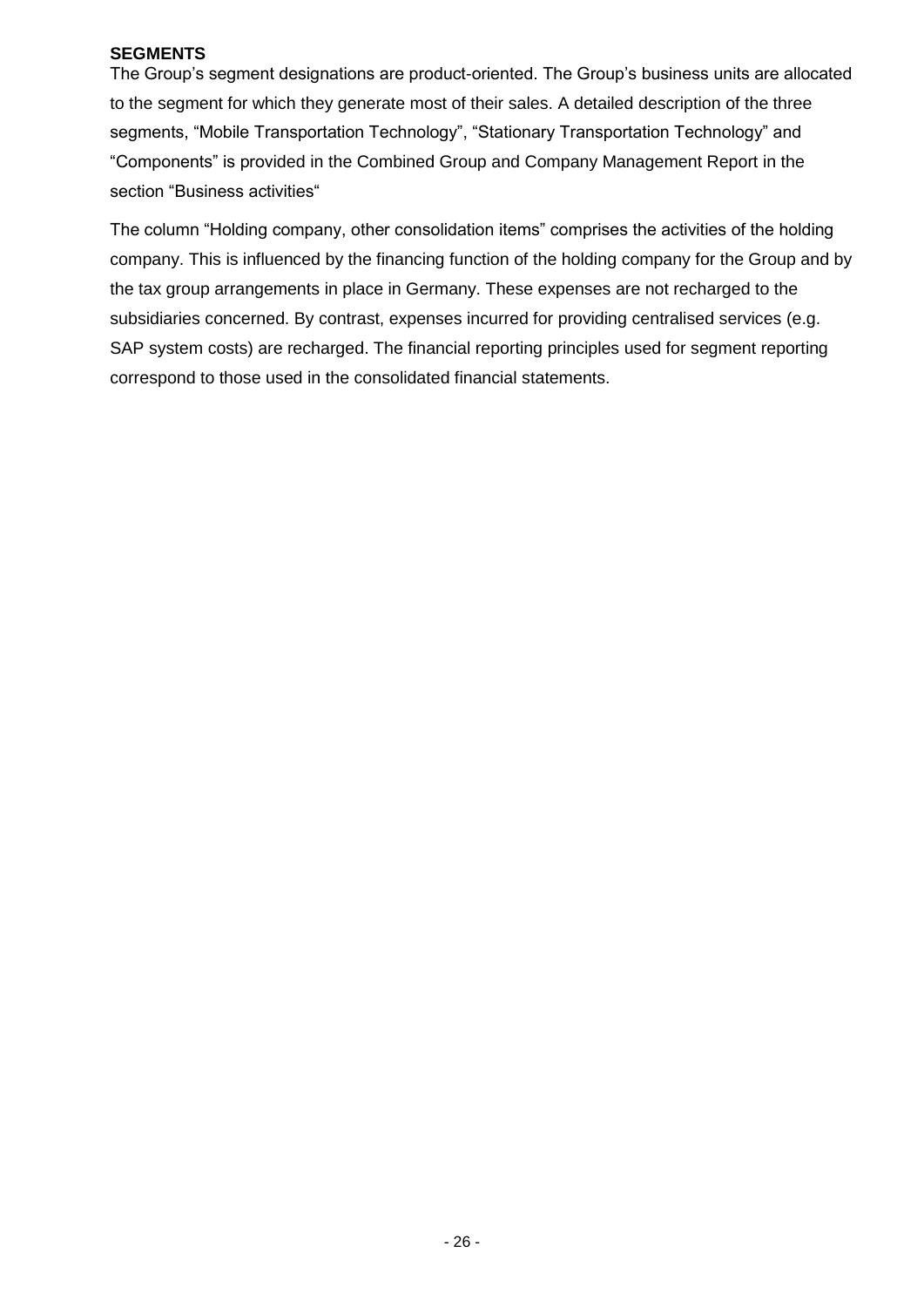**Reconciliations**

| € 000                                         | <b>Sales</b>  |           | € 000                                                   | <b>EBIT</b>        |           |
|-----------------------------------------------|---------------|-----------|---------------------------------------------------------|--------------------|-----------|
| $1.1 - 31.03.$                                | 2014          | 2013      | $1.1 - 31.03.$                                          | 2014               | 2013      |
| Total sales of segments                       | 92,264        | 95,872    | Total EBIT of segments                                  | 7,712              | 10,190    |
| Other sales                                   | 521           | 642       | Other EBIT                                              | $-1,525$           | $-1,145$  |
| Consolidation                                 | - 782         | $-1,208$  | Consolidation                                           | 31                 | - 35      |
| Sales as per income<br>statement              | 92,003        | 95,306    | EBIT as per income<br>statement                         | 6,218              | 9,010     |
|                                               |               |           |                                                         |                    |           |
| € 000                                         | <b>Assets</b> |           | € 000                                                   | <b>Liabilities</b> |           |
| 31.03.                                        | 2014          | 2013      | 31.03.                                                  | 2014               | 2013      |
| Total segment assets                          | 303,026       | 284,126   | Total segment liabilities                               | 190,658            | 185,488   |
| Other assets excluding<br>deferred tax asstes | 70,190        | 53,894    | Other liabilities excluding<br>deferred tax liabilities | 83,757             | 69,956    |
| Deferred taxes                                | 5,128         | 7,020     | Deferred taxes                                          | 769                | 788       |
| Consolidation                                 | $-88,638$     | $-75,605$ | Consolidation                                           | $-76,670$          | $-63,438$ |
| Group assets as per balance<br>sheet          | 289,706       | 269,435   | Group liabilities as per<br>balance sheet               | 198,514            | 192,794   |

"Other sales" comprise almost entirely sales recorded at the level of Schaltbau Holding AG for IT services provided to subsidiaries. These sales, together with inter-segment sales, are eliminated on consolidation.

"Other EBIT" comprises mainly expenses recorded at the level of Schaltbau Holding AG for personnel, non-rechargeable materials expenses, other operating expenses and other taxes. "Other assets" relate primarily to receivables of Schaltbau Holding AG from affiliated companies in connection with financing activities. These receivables are eliminated on consolidation along with other inter-segment receivables.

"Other liabilities" comprise mainly financial liabilities, pension provisions and payables to affiliated companies recorded at the level of Schaltbau Holding AG. The latter are eliminated on consolidation along with other inter-segment payables.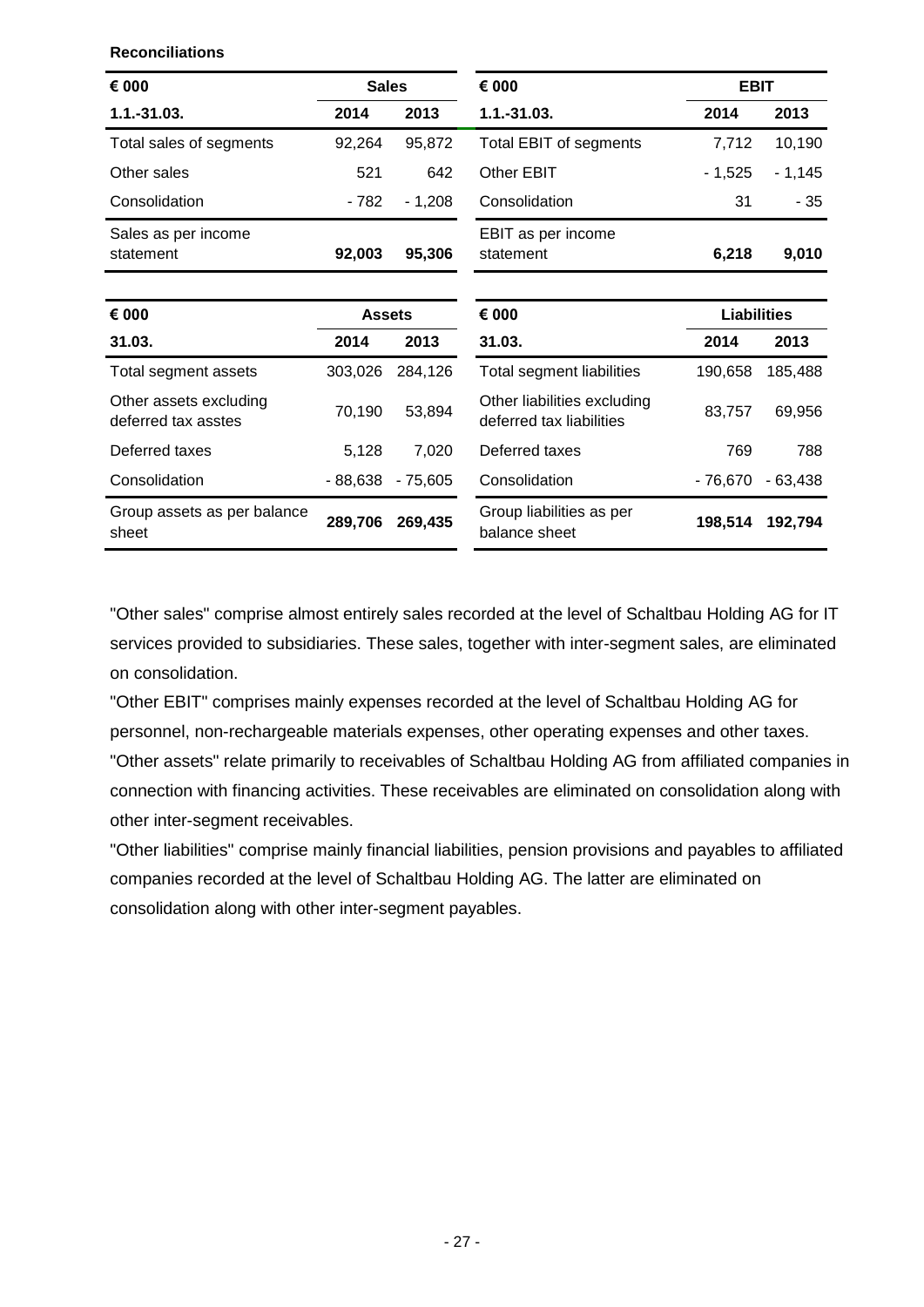## **CONSOLIDATED CASH FLOW STATEMENT**

### **Composition of cash funds**

Cash funds comprise:

| € 000                               | 31.03.2014 31.12.2013 |          |
|-------------------------------------|-----------------------|----------|
| Cash and cash equivalents           | 21,707                | 14.392   |
| Balance on cash management accounts | $-1.049$              | $-1.235$ |
|                                     | 20,658                | 13,157   |

| € 000                               |       | 31.03.2013 31.12.2012 |
|-------------------------------------|-------|-----------------------|
| Cash and cash equivalents           | 6,525 | 8.510                 |
| Balance on cash management accounts | -892  | -847                  |
|                                     | 5,633 | 7,663                 |

In addition to cash and cash equivalents, the balance on cash management accounts with nonconsolidated subsidiaries is included. This item is presented in the balance sheet in current other liabilities (payables to affiliated companies).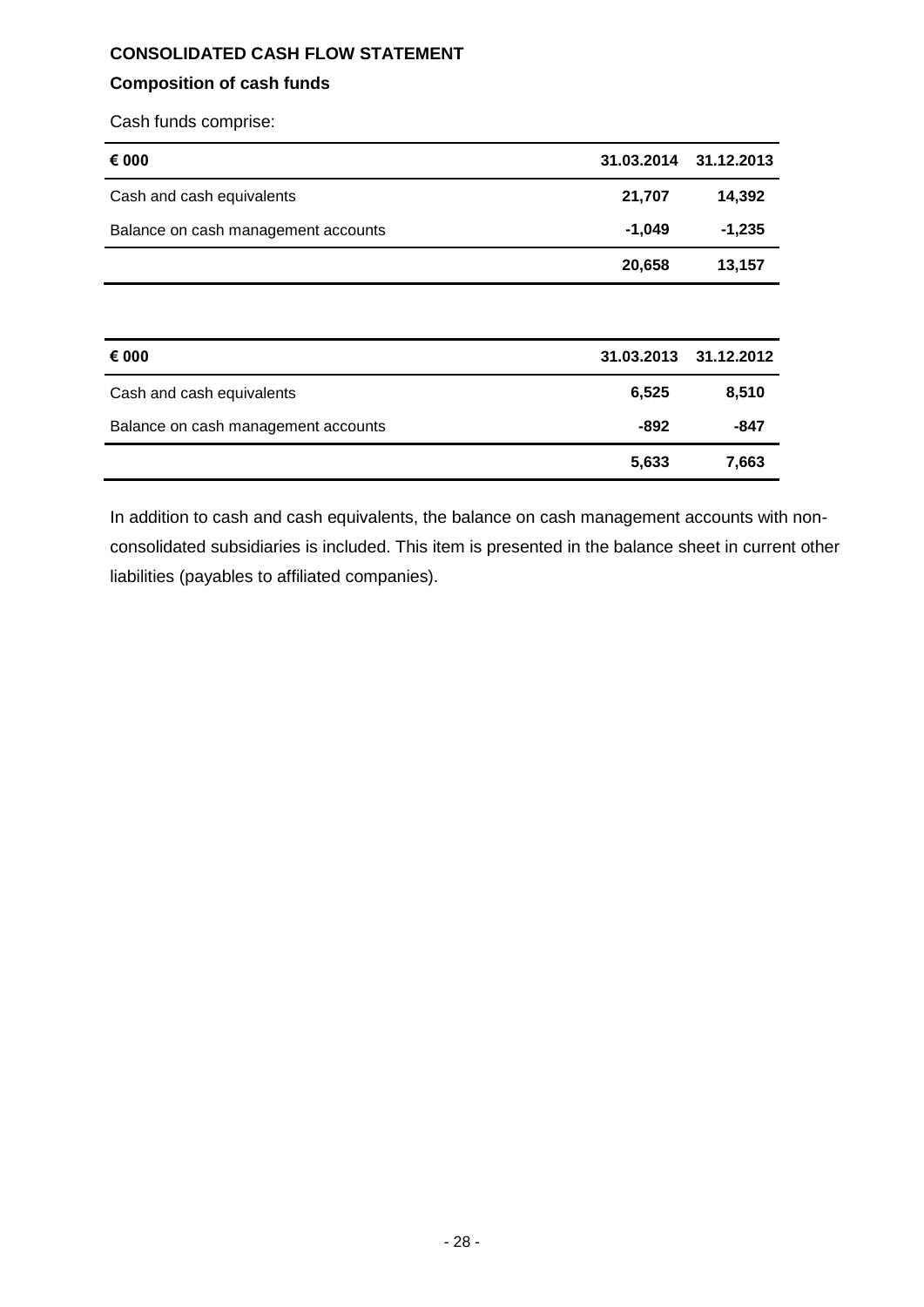#### **OTHER DISCLOSURES**

#### **Contingent liabilities and other financial commitments**

| in € 000                           | 31.03.2014 | 31.12.2013 |
|------------------------------------|------------|------------|
| <b>Other financial obligations</b> |            |            |
| Rental and lease expenses          | 7.992      | 8.350      |
| Other commitments                  | 3.759      | 4.309      |

**Contingent liabilities** amounted to € 972,000 at 31 March 2014 (31 December 2013: € 959,000).

The risk of incurring costs in connection with these contingent liabilities is considered small.

The rental and leasing expenses shown under **other financial obligations** have been calculated on the basis of the earliest possible cancellation dates.

Other financial obligations are all of a nature and amount customary for the business.

#### **Related party relationships**

Transactions between fully consolidated companies on the one hand and associated and nonconsolidated companies on the other are disclosed below from the perspective of the fully consolidated companies:

|                            | <b>Volume of services</b><br>performed |                | <b>Volume of services</b><br>received |                |
|----------------------------|----------------------------------------|----------------|---------------------------------------|----------------|
|                            |                                        |                |                                       |                |
|                            | 1.1.-31.3.2014                         | 1.1.-31.3.2013 | 1.1.-31.3.2014                        | 1.1.-31.3.2013 |
|                            | € 000                                  | € 000          | € 000                                 | € 000          |
| Associated companies       |                                        |                |                                       |                |
| goods and services         | 1,120                                  | 2,063          | 1,727                                 | 840            |
| other relationships        | 14                                     |                | 5                                     |                |
| Non-consolidated companies |                                        |                |                                       |                |
| goods and services         | 1,943                                  | 2,530          | 1,653                                 | 452            |
| other relationships        |                                        |                | 278                                   | 294            |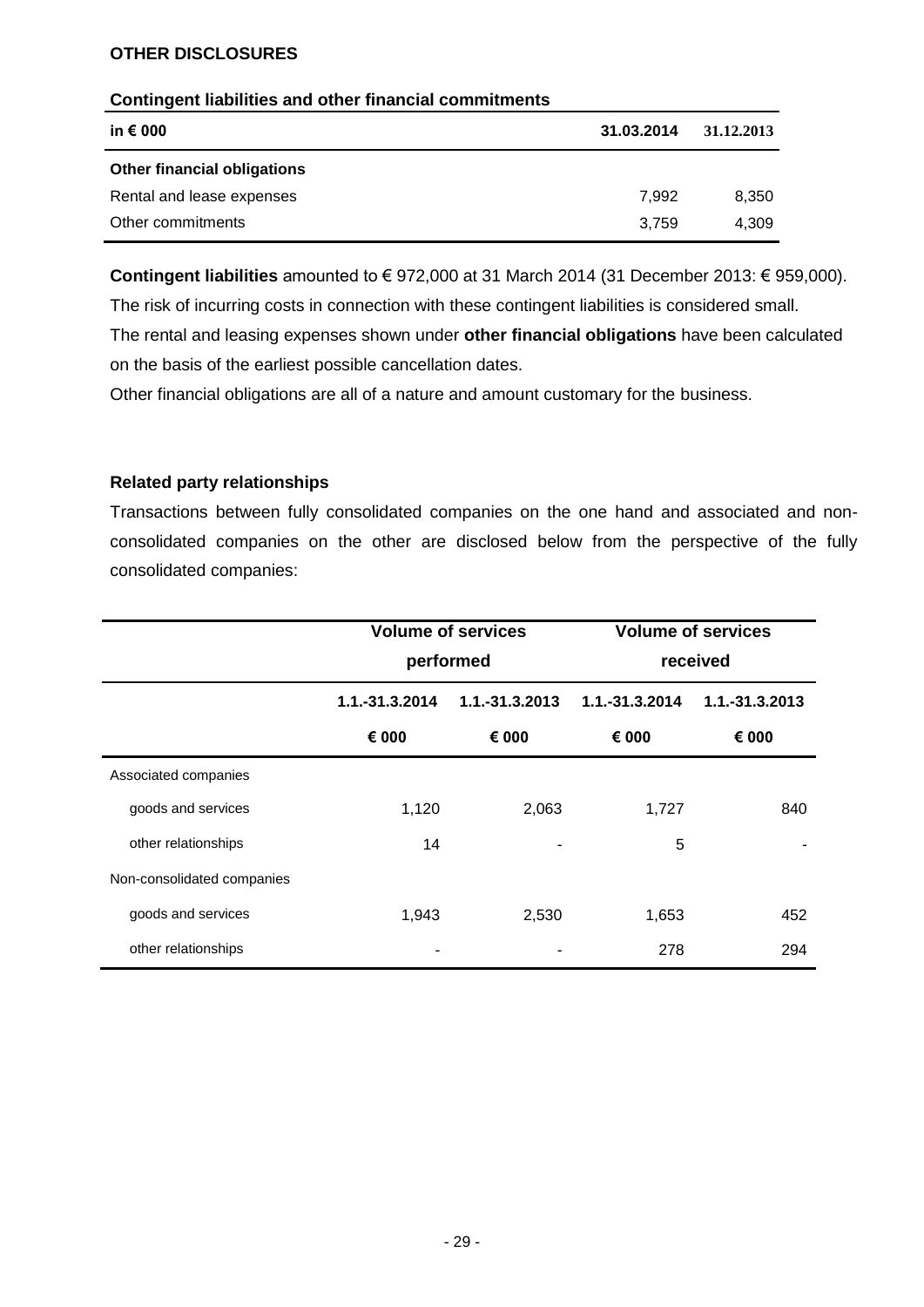The following receivables and payables existed at the balance sheet date from the perspective of the fully consolidated companies (mostly relating to the supply of goods).

|                            | <b>Receivables</b> |            | <b>Payables</b> |            |
|----------------------------|--------------------|------------|-----------------|------------|
|                            | 31.3.2014          | 31.12.2013 | 31.3.2014       | 31.12.2013 |
|                            | € 000              | € 000      | € 000           | € 000      |
| Associated companies       | 291                | 761        | 625             | 720        |
| Non-consolidated companies | 5,979              | 5,445      | 1,286           | 1,543      |

### **EVENTS AFTER THE END OF THE REPORTING PERIOD**

On 21 April Schaltbau Holding AG acquired a 5.6 per cent stake in Albatros S.L., Madrid, Spain, in conjunction with a capital increase. Moreover, purchase options for further shares in the company have been agreed upon, enabling Schaltbau to gain a majority holding in the Spanish manufacturer of railway technology within the next five years. Schaltbau intends to purchase a 40 per cent share during 2014. At the same time, in conjunction with an asset deal, via ALTE Technologies S.L.U., Schaltbau Holding AG acquired the operations of ALTE Transportation S.L., Barcelona (a subsidiary of Albatros S.L.), which specialises in toilet and air conditioning systems. In 2013, ALTE Transportation generated sales in the region of EUR 20 million. The total purchase price amounts to EUR 8.0 million. The activities of ALTE will be assigned to the Mobile Transportation Technology segment. The acquisitions will enable the Schaltbau Group to broaden its range of products and strengthen its presence, both on the Spanish market and in North and South America.

Other disclosures required by IFRS 3 could not be determined before the interim consolidated financial statements were issued for authorisation. The collation of necessary data has not yet been completed. It is expected that all necessary data will become available during the third quarter.

Munich, 30 April 2014 Schaltbau Holding AG The Executive Board

Dr. Jürgen Cammann **Elisabeth Prigge** Dirk Christian Löchner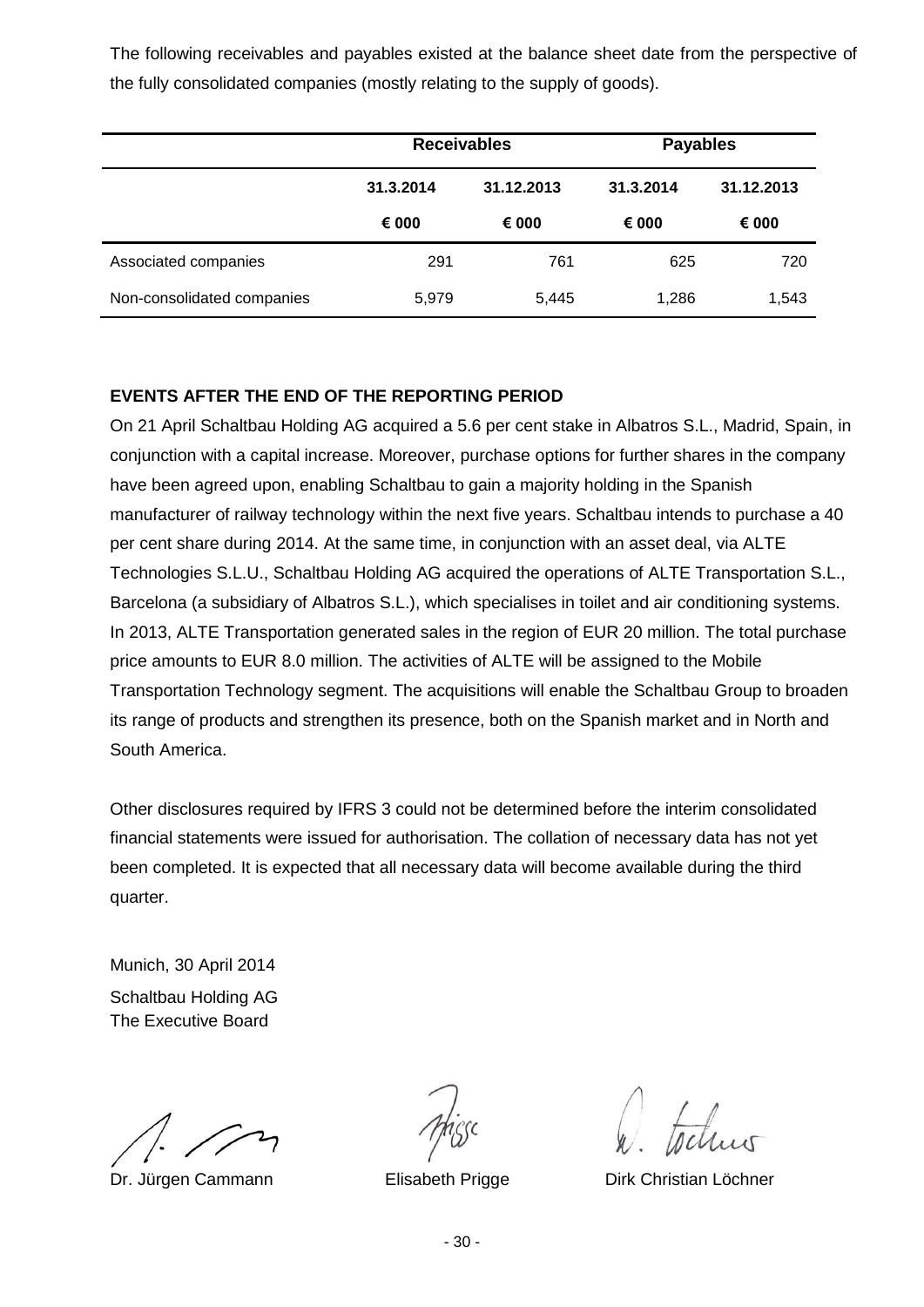#### **Disclaimer**

Some of the assertions made in this report may be similar in character to forecasts or may be interpreted as such. The assertions are made to the best of the knowledge and belief of management and apply, in accordance with the nature of such asserts, on the condition that there are no massive contraction of the markets relevant for the Schaltbau Group and in the specific market position of the individual group entities and that the forecasting assumptions turn out to be appropriate, both in terms of scale and timing. The Company does not assume any responsibility for updating forward-looking assertions.

#### **Responsibility statement**

"To the best of our knowledge, and in accordance with the applicable reporting principles for interim financial reporting, the interim consolidated financial statements give a true and fair view of the assets, liabilities, financial position and profi.t or loss of the group, and the interim management report of the group includes a fair review of the development and performance of the business and the position of the group, together with a description of the principal opportunities and risks associated with the expected development of the group for the remaining months of the financial year."

Munich, 30 April 2014 Schaltbau Holding AG The Executive Board

Dr. Jürgen Cammann **Elisabeth Prigge** Dirk Christian Löchner

### **Comment on unaudited status**

The Interim Consolidated Financial Statements and Interim Group Management Report as at 31 March 2014 have neither been audited in accordance with § 317 HGB nor subject to a limited review by the group auditor.